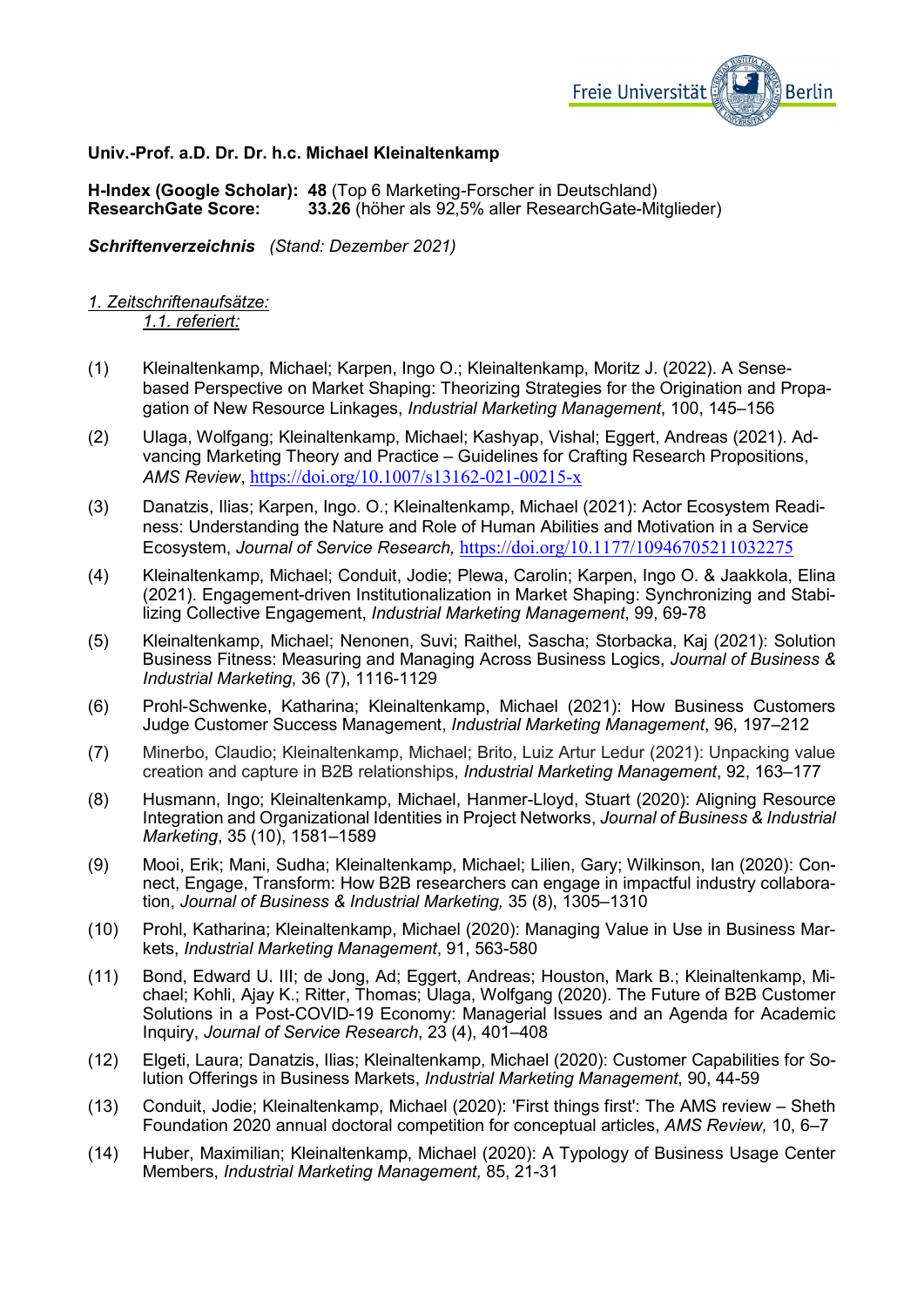- (15) Kashyap, Vishal; Kleinaltenkamp, Michael (2020): Guest editorial, *Journal of Business & Industrial Marketing*, 35 (4), 613-613.
- (16) Valenzuela Fernandez, Leslier Maureen; Merigó, José M.; Nicolas, Carolina; Kleinaltenkamp, Michael: (2020): Leaders in Industrial Marketing Research: 25 Years of Analysis, *Journal of Business & Industrial Marketing*, 35 (3), 586-601.
- (17) Blachetta, Marie; Kleinaltenkamp, Michael (2019): Dispersion of Marketing Activities in Business-to-Business Firms, *Journal of Business & Industrial Marketing*, 34 (6), 1160-1170
- (18) Conduit, Jodie; Karpen, Ingo O.; Plewa, Carolin; Kleinaltenkamp, Michael (2019): Business actor engagement: Foundations, developments and opportunities, *Industrial Marketing Management*, 80, 1-3
- (19) Kleinaltenkamp, Michael, Karpen, Ingo O., Plewa, Carolin; Jaakkola, Elina; Conduit, Jodie (2019): Collective Engagement in Organizational Settings, *Industrial Marketing Management*, 80, 11-23
- (20) Fließ, Sabine; Kleinaltenkamp, Michael (2019): Commentary Essay on "Blueprinting the Service Company – Managing Service Processes Efficiently", *Journal of Global Scholars of Marketing Science*, 29 (3), 281-292
- (21) Eggert, Andreas; Kleinaltenkamp, Michael; Kashyap, Vishal (2019): Mapping Value in Business Markets: An Integrative Framework, *Industrial Marketing Management*, 79, 13-20
- (22) Fonferek, Katharina-Maria; Kleinaltenkamp, Michael; Möller, Jana (2019): Customer Engagement in the Process of Service Provision, *SMR - Journal of Service Management Research*, 3 (1), 12-23
- (23) Kleinaltenkamp, Michael; Corsaro, Daniela; Sebastiani, Roberta (2018): The Role of Proto-Institutions within the Change of Service Ecosystems, *Journal of Service Theory and Practice*, 28 (5), 609-635
- (24) Sajtos, Laszlo; Kleinaltenkamp, Michael; Harrison, Julie (2018): Boundary Objects for Institutional Work across Service Ecosystems, *Journal of Service Management*, 29 (4), 615-640
- (25) Huber, Maximilian; Kleinaltenkamp, Michael (2018): Changes of Organizational Usage Processes: Attitudes, Behaviours and Consequences, *Marketing – ZFP Journal of Research and Management*, 40 (3), 17-30
- (26) Kleinaltenkamp, Michael; Storck, Franziska; Gumprecht, Patrick; Li, Jingshu (2018): The Impact of Psychological Ownership on Value in Use and Relational Outcomes, *SMR - Journal of Service Management Research*, 2 (2), 50–66
- (27) Kleinaltenkamp, Michael; Minculescu, Ioana; Raithel, Sascha (2017): Customization of B2B Services: Measurement and Impact on Firm Performance, *SMR - Journal of Service Management Research*, 1 (1), 39-56
- (28) Kleinaltenkamp, Michael; Plewa, Carolin, Gudergan, Siggi, Karpen, Ingo; Chen, Tom (2017): Usage Center – Value cocreation in multi-actor usage processes, *Journal of Service Theory and Practice*, 27 (4), 721-737
- (29) Geiger, Ingmar; Kluckert, Manuel; Kleinaltenkamp, Michael (2017): Customer acceptance of tradable service contracts, *Journal of Business Economics*, 87 (2), 155-183
- (30) Haase, Michaela; Kleinaltenkamp, Michael (2016): Introduction on the commentaries on Roger A. Layton's "There could be more to marketing than you might have thought!", *Australasian Marketing Journal*, 24 (3), 238–240
- (31) Macdonald, Emma; Kleinaltenkamp, Michael; Wilson, Hugh (2016): How business customers judge solutions: solution quality and value in use, *Journal of Marketing*, 80 (3), 96-120
- (32) Mathies, Christine; Chiew, Tung M.; Kleinaltenkamp, Michael (2016): The Antecedents and Consequences of Humour for Service: A Review and Directions for Research, *Journal of Service Theory and Practice*, 26 (2), 137-162
- (33) Baxter, Roger; Kleinaltenkamp, Michael (2015): How Relationship Conditions Affect Suppliers' Resource Inputs, *Australasian Marketing Journal*, 23 (2), 117–123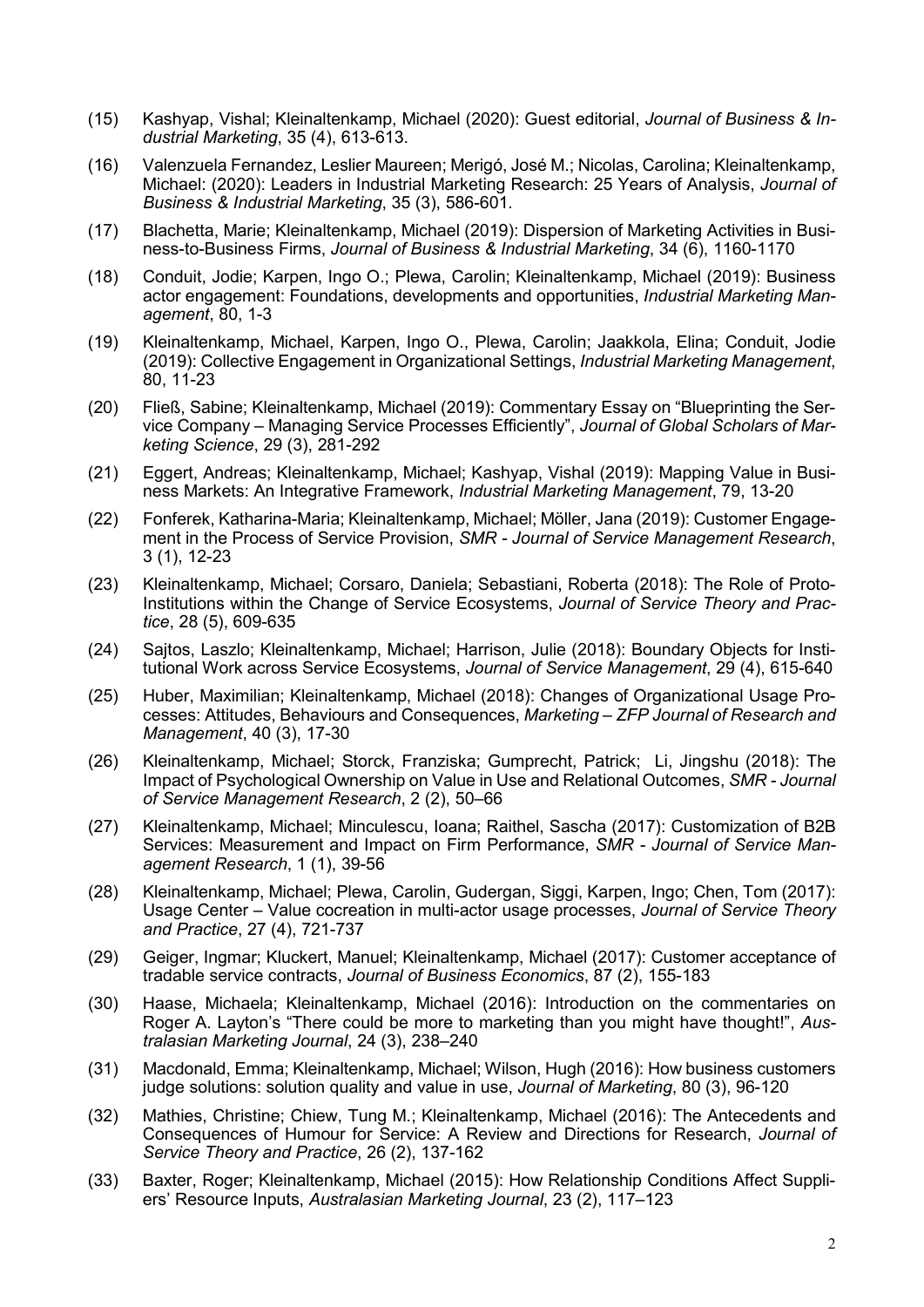- (34) Geiger, Ingmar; Dost, Florian; Schönhoff, Alejandro; Kleinaltenkamp, Michael (2015): Which types of multi-stage marketing increase direct customers' willingness-to-pay? Evidence from a scenario-based experiment in a B2B setting, *Industrial Marketing Management*, 44, 175– 189
- (35) Edvardsson, Bo; Kleinaltenkamp, Michael; Tronvoll, Bård; McHugh, Patricia; Windahl, Charlotta (2014): Institutional logics matter when coordinating resource integration, *Marketing Theory*, 14 (3), 291-309
- (36) Haase, Michaela; Kleinaltenkamp, Michael (2013): The S-D Logic as an Example of Non-Cumulative Scientific Progress in the Marketing Discipline, *Die Betriebswirtschaft/Business Administration Review (BARev)*, 73 (2), 95-112
- (37) Griese, Ilka; Pick, Doreén; Kleinaltenkamp, Michael (2012): Antecedents of Knowledge Generation Competence and its Impact on Innovativeness, *Journal of Business and Industrial Marketing*, 27(6), 468-485
- (38) Kleinaltenkamp, Michael; Brodie, Roderick; Frow, Pennie; Hughes, Tim; Peters, Linda; Woratscheck, Herbert (2012): Resource Integration, *Marketing Theory*, 12 (2), 201-205
- (39) Geiger, Ingmar; Lefaix-Durand, Aurélia; Saab, Samy; Kleinaltenkamp, Michael; Baxter, Roger; Lee, Yeonhee (2012): The bonding effects of relationship value and switching costs in industrial buyer-seller relationships: an investigation into role differences, *Industrial Marketing Management*, 41, 82-93
- (40) Eichentopf, Thomas; Kleinaltenkamp, Michael; Van Stiphout, Janine (2011): Modelling customer process activities in interactive value creation, *Journal of Service Management*, 22 (5), 650-663
- (41) Haase, Michaela; Kleinaltenkamp, Michael (2011): Property Rights Design and Market Process: Implications for Market Theory, Marketing Theory and S-D Logic, *Journal of Macromarketing*, 31 (2), 148-159
- (42) Kleinaltenkamp, Michael (2010): Is marketing academia losing its way? A commentary from a German perspective, *Australasian Marketing Journal*, 18 (3), 171-173
- (43) Kleinaltenkamp, Michael; Griese, Ilka; Klein, Maren (2008): Wie Kundenintegration effizient gelingt, *Marketing Review St. Gallen*, 23 (2), 40-43
- (44) Frauendorf, Janine; Kähm, Elena; Kleinaltenkamp, Michael (2007): Business-to-Business Markets – Status Quo and Future Trends, *Journal of Business Market Management*, 1 (1), 7- 39
- (45) Kleinaltenkamp, Michael; Ehret, Michael (2006): The Value Added by Specific Investments. A Framework for Managing Relationships in the Context of Value Networks, *Journal of Business and Industrial Marketing*, 21 (2), 65-71
- (46) Fließ, Sabine ; Kleinaltenkamp, Michael (2004): Blueprinting the Service Company: Managing Service Processes Efficiently and Effectively, *Journal of Business Research*, 57, 392-404
- (47) Kleinaltenkamp, Michael; Jacob, Frank (2002): German Approaches to Business-to-Business Marketing Theory: Origins and Structure, *Journal of Business Research*, 55, 149-155
- (48) Kleinaltenkamp, Michael (2001): Synergiepotenziale zwischen Industriegüter- und Dienstleistungsforschung, *Die Unternehmung*, 55. (4/5), 295-306
- (49) Kleinaltenkamp, Michael; Dahlke, Beate (1998): Market orientation and customer orientation of industrial companies, *THEXIS*, 15 (4), 32-37
- (50) Kleinaltenkamp, Michael (1997): Kundenintegration, *Wirtschaftswissenschaftliches Studium*, 26 (7), 350-354
- (51) Kleinaltenkamp, Michael; Jacob, Frank (1996): Marktbearbeitung im Business-to-Business-Bereich, *THEXIS*, 13 (3/96), 30-37
- (52) Kleinaltenkamp, Michael (1994): Typologien von Business-to-Business-Transaktionen Kritische Würdigung und Weiterentwicklung, *Marketing - ZFP*, 16 (2), 77-88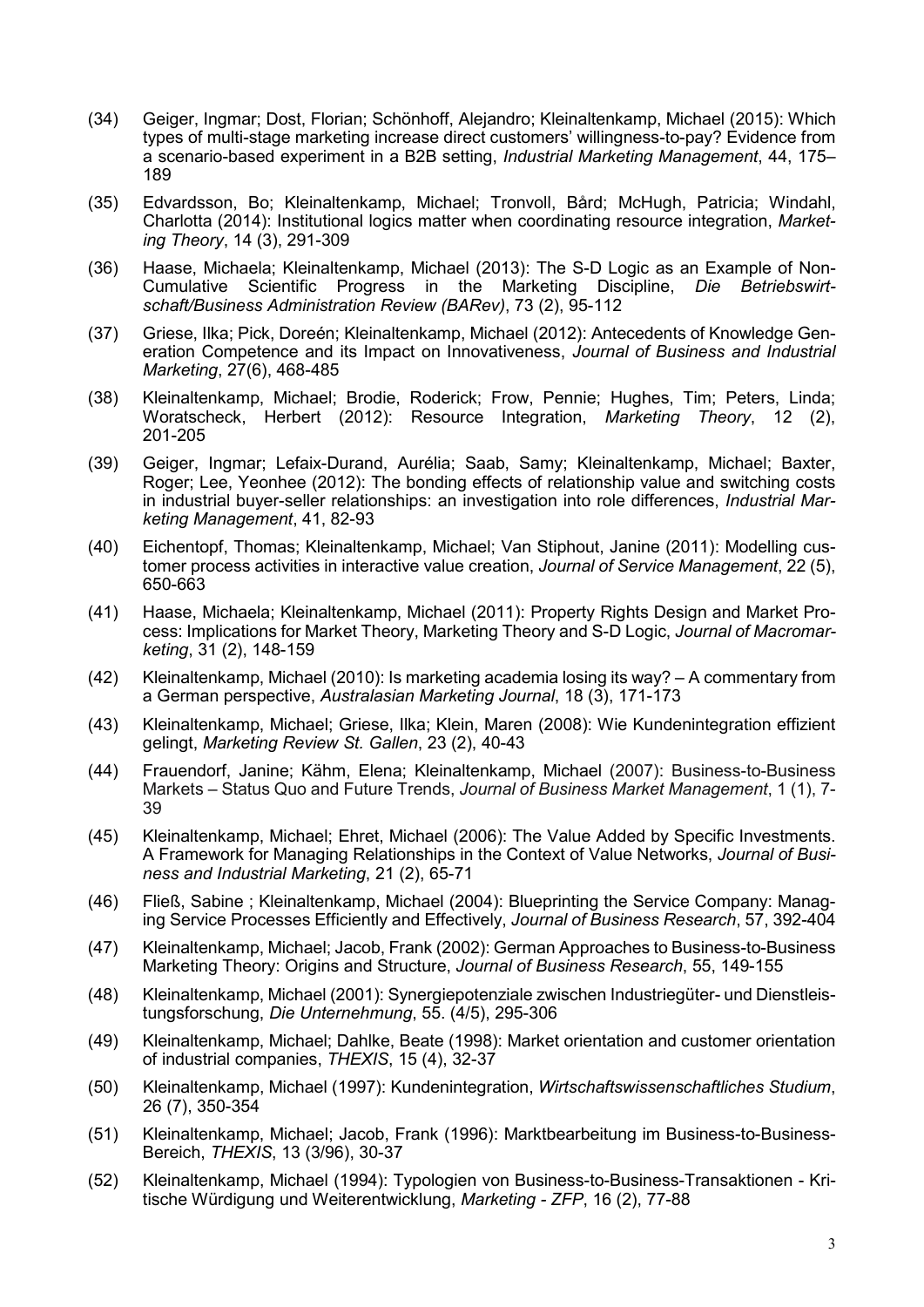- (53) Kleinaltenkamp, Michael; Marra, Andreas (1995): Institutionenökonomische Aspekte der 'Customer Integration', in: Kaas, Klaus Peter (Ed.): Marketing und Neue Institutionenlehre, Sonderheft Nr. 35 der *Zeitschrift für betriebswirtschaftliche Forschung*, 47, 101-117
- (54) Engelhardt, Werner H.; Kleinaltenkamp, Michael; Reckenfelderbäumer, Martin (1995): Leistungstypologien als Basis des Marketing - ein erneutes Plädoyer für die Aufhebung der Dichotomie von Sachleistungen und Dienstleistungen, *Die Betriebswirtschaft*, 55, 673-678
- (55) Engelhardt, Werner H.; Kleinaltenkamp, Michael; Reckenfelderbäumer, Martin (1993): Leistungsbündel als Absatzobjekte - Ein Ansatz zur Überwindung der Dichotomie von Sach- und Dienstleistungen, *Zeitschrift für betriebswirtschaftliche Forschung*, 45, 395-426
- (56) Kleinaltenkamp, Michael (1992): Investitionsgüter-Marketing aus informationsökonomischer Sicht, *Zeitschrift für betriebswirtschaftliche Forschung*, 44, S. 809-829
- (57) Kleinaltenkamp, Michael; Hellmann, Karl-Heinz (1990): Probleme der Implementierung und des Vertriebs von CIM-Systemen, *Marketing – ZFP*, 12, 193-204
- (58) Kleinaltenkamp, Michael (1989): Outpacing Strategies, *Die Betriebswirtschaft*, DBW-Stichwort, 49, 651f.
- (59) Kleinaltenkamp, Michael (1988): Die Abgrenzung des sachlich-relevanten Marktes von Zeitungen und Zeitschriften - Überlegungen auf der Grundlage der "Gruner + Jahr - Zeit"-Entscheidungen von Bundeskartellamt, Kammergericht und Bundesgerichtshof, *Wirtschaft und Wettbewerb*, 38, 732-751
- (60) Kleinaltenkamp, Michael (1988): Marketing-Strategien des Produktionsverbindungshandels, *THEXIS*, 5 (2), 38-43
- (61) Kleinaltenkamp, Michael (1987): Die Dynamisierung strategischer Marketing-Konzepte Eine kritische Würdigung des "Outpacing Strategies"-Ansatzes von Gilbert und Strebel -, *Zeitschrift für betriebswirtschaftliche Forschung*, 39, 31- 52
- (62) Günter, Bernd; Kleinaltenkamp, Michael (1987): Marketing-Management für neue Fertigungstechnologien, *Zeitschrift für betriebswirtschaftliche Forschung*, 39, 323-354

### *1.2. nicht referiert:*

- (63) Kleinaltenkamp, Michael; Claßen, Matthias; Fischer, Andreas; Fabel, Martin; Pohl, Andreas (2011): Die Kunden der Kunden im Visier, *Harvard Business Manager*, 33 (Februar), 43-4
- (64) Kleinaltenkamp, Michael; Jacob, Frank; Leib, Rüdiger (1997): Outsourcing Kaufmännischer Dienstleistungen, *Information Management*, 12 (1), 65-72
- (65) Kleinaltenkamp, Michael; Plötner, Olaf (1997): Business-to-Business-Kommunikation Die Sicht der Wissenschaft, Werbeforschung und Praxis, 39, 130-137
- (66) Kleinaltenkamp, Michael; Plinke, Wulff (1990): Marketing Advantages via New Manufacturing Technologies, *Robotics & Computer-Integrated Manufacturing*, 7 (1/2), 127-131
- (67) Kleinaltenkamp, Michael (1987): Die Bedeutung von Produktstandards für eine dynamische Ausrichtung strategischer Planungs-Konzepte, *Strategische Planung*, 3, 1-16
- (68) Kleinaltenkamp, Michael (1985): Besserer Schutz des Verbrauchers bei Haustürgeschäften? - Eine Erwiderung, *Betriebs-Berater*, 40, 893-896
- (69) Kleinaltenkamp, Michael; Günter, Bernd (1987): Wer bestimmt das CIM-Geschäft der Zukunft - DV-Hersteller oder Maschinenbau?, *Information Management*, 4/87, 44-49

### *2. Monographien:*

- (70) Kleinaltenkamp, Michael; Saab, Samy: Technischer Vertrieb Eine praxisorientierte Einführung in das Business-to-Business-Marketing, 2. überarb. u. akt. Aufl., Wiesbaden 2021
- (71) Kuß, Alfred; Kleinaltenkamp, Michael: Marketing-Einführung Grundlagen Überblick Beispiele, 8. überarb. Aufl., Wiesbaden 2020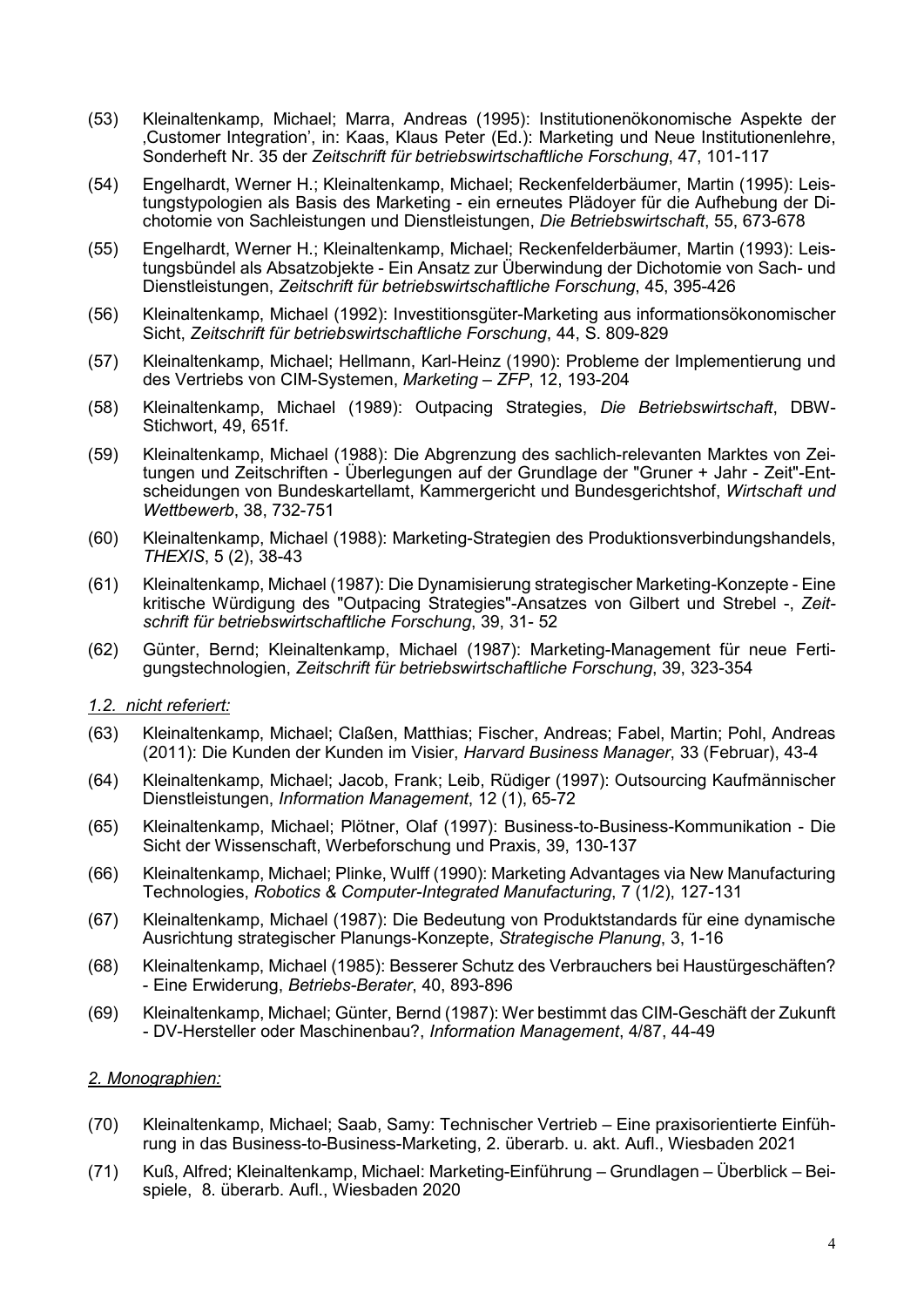- (72) Weiber, Rolf; Kleinaltenkamp, Michael: Business- und Dienstleistungsmarketing, Stuttgart 2013
- (73) Kleinaltenkamp, Michael; Fließ, Sabine: Berufsbilder und Weiterbildungsbedarf im Technischen Vertrieb, Berlin et al. 1995
- (74) Kleinaltenkamp, Michael: Standardisierung und Marktprozeß Entwicklungen und Auswirkungen im CIM-Bereich, Wiesbaden 1993
- (75) Kleinaltenkamp, Michael: Recycling-Strategien Wege zur wirtschaftlichen Verwertung von Rückständen aus absatz- und beschaffungswirtschaftlicher Sicht, Berlin 1985
- (76) Kleinaltenkamp, Michael; Engelhardt, Werner H.; Rieger, Sören: Der Direktvertrieb im Konsumgüterbereich, Stuttgart 1984

#### *3. Herausgegebene Sammelbände und Special Issues:*

- (77) Kleinaltenkamp, Michael; Plinke, Wulff; Geiger, Ingmar (Eds.): Business Project Management and Marketing – Mastering Business Markets, Wiesbaden 2016
- (78) Kleinaltenkamp, Michael; Plinke, Wulff; Wilkinson, Ian; Geiger, Ingmar (Eds.): Fundamentals of Business-to-Business Marketing – Mastering Business Markets, Wiesbaden 2015
- (79) Kleinaltenkamp, Michael; Plinke, Wulff; Geiger, Ingmar (Eds.): Business Relationship Marketing and Management – Mastering Business Markets, Wiesbaden 2015
- (80) Kleinaltenkamp, Michael; Plinke, Wulff; Geiger, Ingmar; (Hrsg.): Auftrags- und Projektmanagement, 2. völlig überarb. u. erw. Aufl., Wiesbaden 2013
- (81) Kleinaltenkamp, Michael; Plinke, Wulff; Geiger, Ingmar; Jacob, Frank; Söllner, Albrecht (Hrsg.): Geschäftsbeziehungsmanagement, 2. völlig überarb. u. erw. Aufl., Wiesbaden 2011
- (82) Oltmanns, Thorsten; Kleinaltenkamp, Michael; Ehret, Michael (Hrsg.): Kommunikation in der Krise, Wiesbaden 2009
- (83) Kleinaltenkamp, Michael (Hrsg.): Innovatives Dienstleistungsmarketing in Theorie und Praxis, Wiesbaden 2006
- (84) Kleinaltenkamp, Michael; Ehret, Michael (Hrsg.): Special Issue "Relationship Theory and Business Markets", Journal of Business and Industrial Marketing, Vol. 21 (2006), Issue 2
- (85) Kleinaltenkamp, Michael; Plinke, Wulff; Jacob, Frank; Söllner, Albrecht (Hrsg.): Markt- und Produktmanagement, 2. überarb. Aufl. Wiesbaden 2006
- (86) Kleinaltenkamp, Michael; Woratschek, Herbert (Hrsg.); Spezialausgabe "Dienstleistungsmarketing", "Marketing – Zeitschrift für Forschung und Praxis", 26. Jg. (2004), 2. Quartal
- (87) Kleinaltenkamp, Michael; Plinke, Wulff (Hrsg.): Strategisches Business-to-Business-Marketing, 2. Aufl., Berlin et al. 2002
- (88) Kleinaltenkamp, Michael; Plinke, Wulff (Hrsg.): Technischer Vertrieb (Set, 5 Bd.), Berlin et al. 2000
- (89) Kleinaltenkamp, Michael; Plinke, Wulff (Hrsg.): Technischer Vertrieb Grundlagen, 2., überarb. u. erw. Aufl., Berlin et al. 2000
- (90) Kleinaltenkamp, Michael; Plinke, Wulff (Hrsg.): Markt- und Produktmanagement, Berlin et al. 1999
- (91) Kleinaltenkamp, Michael; Ehret, Michael (Hrsg.): Prozeßmanagement im Technischen Vertrieb, Berlin et al. 1998
- (92) Kleinaltenkamp, Michael; Plinke, Wulff (Hrsg.): Auftrags- und Projektmanagement, Berlin et al. 1998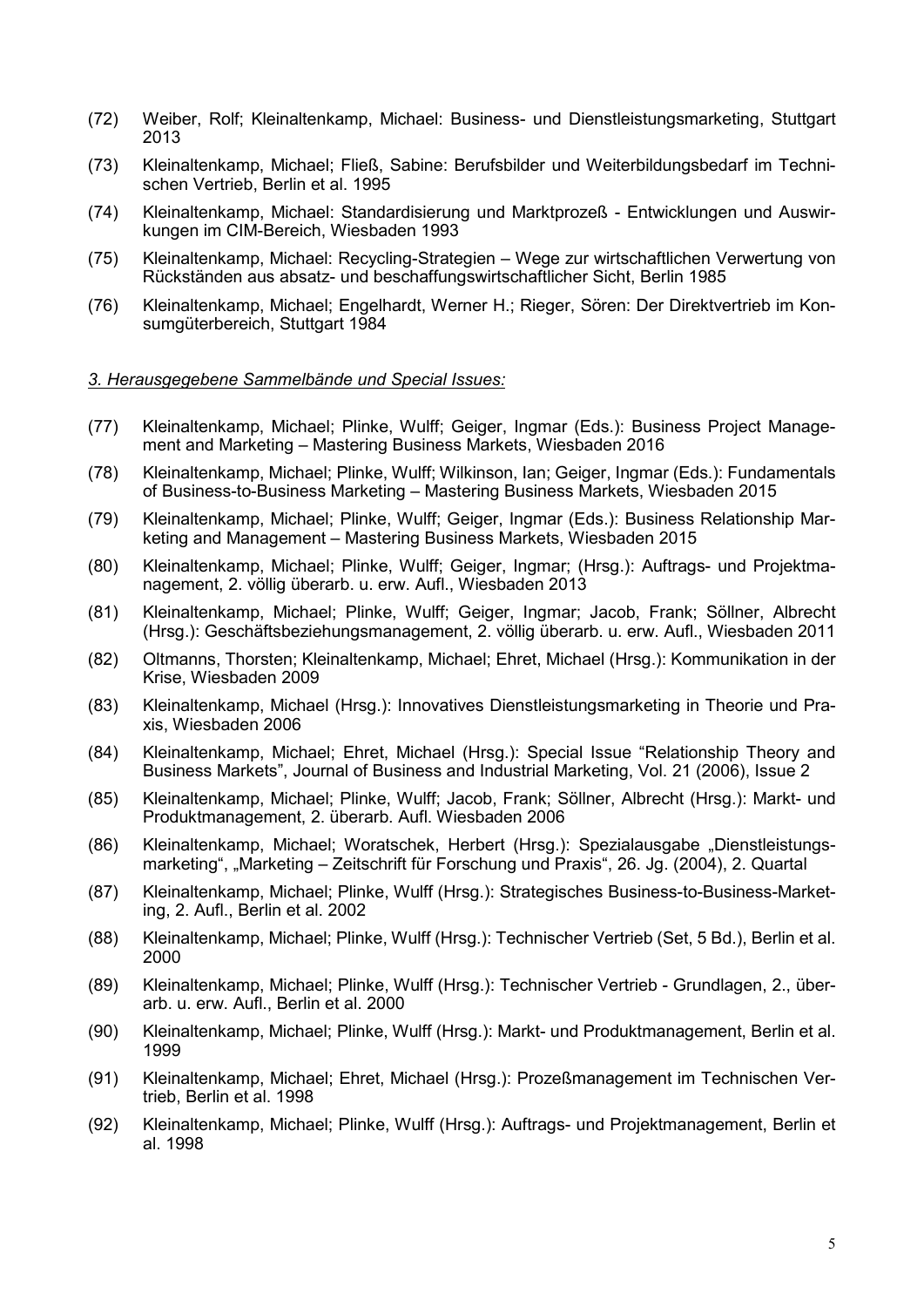- (93) Backhaus, Klaus; Günter, Bernd; Kleinaltenkamp, Michael; Plinke, Wulff; Raffée, Hans (Hrsg.): Marktleistung und Wettbewerb - Strategische und operative Perspektiven der marktorientierten Leistungsgestaltung, Werner H. Engelhardt zum 65. Geburtstag, Wiesbaden 1997
- (94) Kleinaltenkamp, Michael; Plinke, Wulff (Hrsg.): Geschäftsbeziehungsmanagement, Berlin et al. 1997
- (95) Kleinaltenkamp, Michael; Fließ, Sabine; Jacob, Frank (Hrsg.): Customer Integration Von der Kundenorientierung zur Kundenintegration, Wiesbaden 1996
- (96) Kleinaltenkamp, Michael; Plinke, Wulff (Hrsg.): Technischer Vertrieb Grundlagen, Berlin et al. 1995
- (97) Kleinaltenkamp, Michael (Hrsg.): Dienstleistungsmarketing Konzeptionen und Anwendungen, Wiesbaden 1995
- (98) Kleinaltenkamp, Michael; Schubert, Klaus (Hrsg.): Netzwerk-Ansätze im Business-to-Business-Marketing - Beschaffung, Absatz und Implementierung Neuer Technologien, Wiesbaden 1994
- (99) Hilbert, Josef; Kleinaltenkamp, Michael; Nordhause-Janz, Jürgen; Widmaier, Brigitta (Hrsg.): Neue Kooperationsformen in der Wirtschaft - Können Konkurrenten Partner werden?, Opladen 1991
- (100) Kleinaltenkamp, Michael; Schubert, Klaus (Hrsg.): Entscheidungsverhalten bei der Beschaffung Neuer Technologien, Berlin 1990

#### *4. Arbeitspapiere, Proceedingsbände und Beiträge in Proceedingsbänden:*

- (101) Elgeti, Laura; Danatzis, Ilias; Kleinaltenkamp, Michael: Customer Capabilities in Solutions Business, The Neaples Forum on Service 2019, Ischia, Italy
- (102) Kleinaltenkamp, Michael; Karpen, Ingo O.; Kleinaltenkamp, Moritz J.: Novel Practice Inception: Exploring the Link between the Causes and Courses of Institutional Change, The Neaples Forum on Service 2019, Ischia, Italy
- (103) Kleinaltenkamp, Michael; Nenonen, Suvi; Raithel, Sascha; Storbacka, Kaj: Solution Business Fitness: Measuring and Managing Across Business Logics, 48th EMAC Conference 2019, Hamburg, Germany
- (104) Kleinaltenkamp, Michael; Prohl, Katharina: Value-in-Use Management Measures and Effects in Solution Business, 48th EMAC Conference 2019, Hamburg, Germany
- (105) Kleinaltenkamp, Michael; Karpen, Ingo; Plewa, Carolin; Jaakola, Elina; Conduit, Jodie: Collective Engagement in Organizational Settings, 2018 ANZMAC Conference, Adelaide, Australia
- (106) Kleinaltenkamp, Michael; Gumprecht, Patrick; Li, Jingshu: The impact of psychologyical ownership on customer usage processes, Proceedings of the 9<sup>th</sup> SERVSIG, Maastricht, June 17-19, 2016, pp. 68-79
- (107) Danatzis, Ilias; Karpen, Ingo; Kleinaltenkamp, Michael: Resource Integration Readiness: Developing a Microfoundation of Value Cocreation in Service Ecosystems, Proceedings of the 9th SERVSIG, Maastricht, June 17-19, 2016, pp. 799-805
- (108) Wernicke, Carolin; Danatzis, Ilias; Kleinaltenkamp, Michael: Redefining Service Productivity in Health Care: Toward a Service Ecosystem Perspective on Patient Productivity, Proceedings of the 9<sup>th</sup> SERVSIG, Maastricht, June 17-19, 2016, pp. 47-53
- (109) Danatzis, Ilias; Karpen, Ingo; Kleinaltenkamp, Michael; Li, Jingshu: Resource integration readiness and psychological ownership as microfoundations of value cocreation, Proceeings of the 45<sup>th</sup> EMAC conference, Oslo 2016
- (110) Großmann, Tobias; Kleinaltenkamp, Michael: The Impact of Contract Negotiation Fairness and Contract Implementation Fairness on Business-to-Business Relationships, Proceeings of the 45<sup>th</sup> EMAC conference, Oslo 2016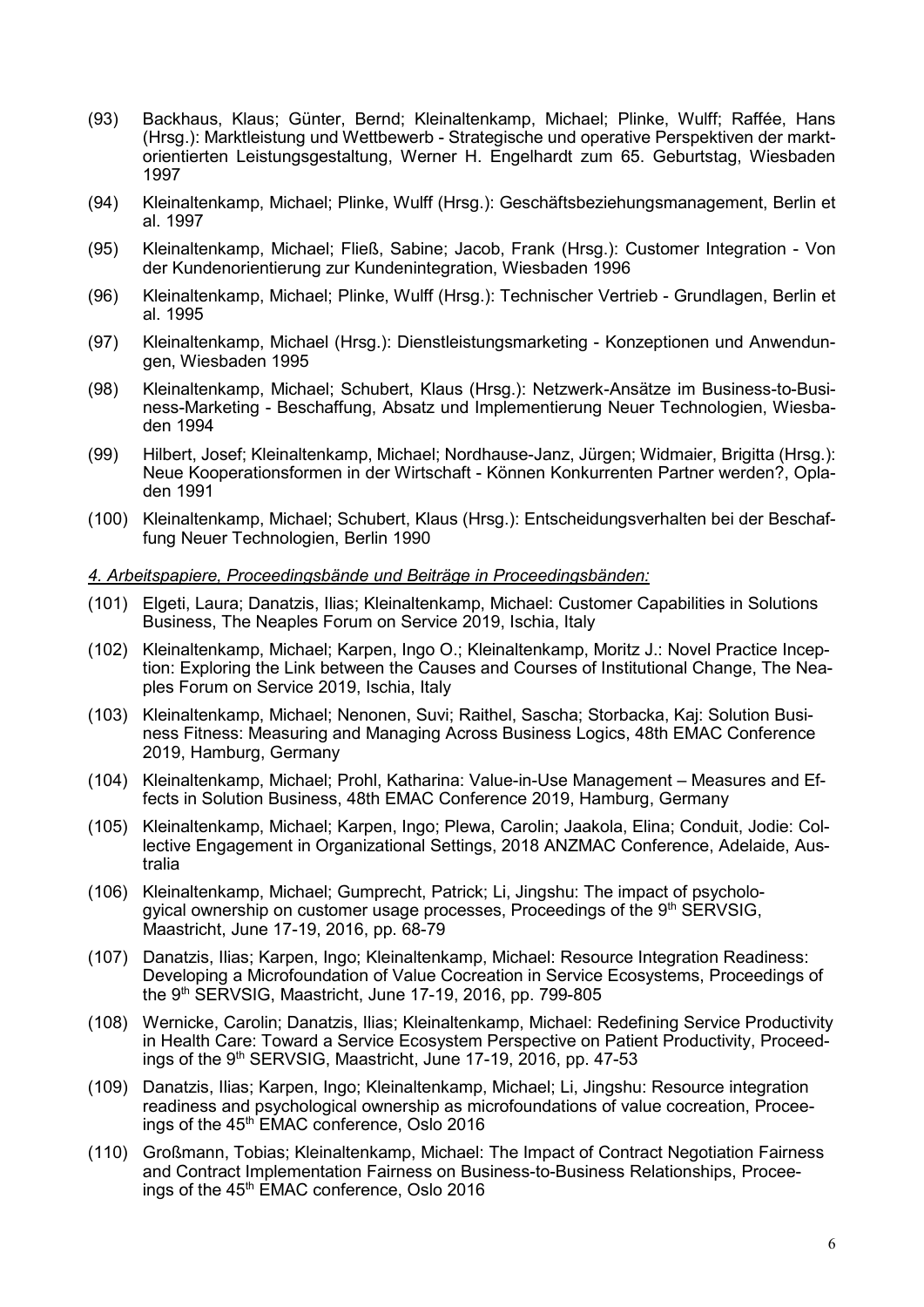- (111) Macdonald, Emma; Kleinaltenkamp, Michael; Wilson, Hugh: How business solutions create value - Insights from an industrial maintenance context, Proceedings of the 45<sup>th</sup> EMAC conference, Oslo 2016
- (112) Kleinaltenkamp, Michael: Value creation and Customer effort Linking customer Value Concepts, Proceedings of the 23rd ICRM 2015, September 15-17, 2015, Helsinki
- (113) Grossmann, Tobias; Kleinaltenkamp, Michael; Geiger, Ingmar: Exploring fairness in business-to-business negotiation and contract implementation, IACM 2015 Clearwater Beach Conference Paper
- (114) Blachetta, Marie; Kleinaltenkamp, Michael: Dispersion of Marketing Activities: A Case Study Approach on Marketing Organisation, Formal and Informal Disperson, 7th Bi-Annual International Conference on Business Market Management, July 2-4, 2015, London
- (115) Kleinaltenkamp, Michael: How to Configure Touch Points: The Influence of Service Design on Customer Service Engagements, Thought Leaders in Customer Engagement and Customer Relationship Management Conference, June 3-5, 2015, Paris
- (116) Ilias Danatzis, Ingo Karpen, Michael Kleinaltenkamp: Actor Resource Integration Readiness and Value Cocreation in Service Ecosystems, in: Proceedings of the 14th International Research Symposium on Service Excellence in Management (QUIS14), Shanghai, June 18-21, 2015
- (117) Fonferek, Katharina-Maria; Kleinaltenkamp, Michael: How to configure Touch Points: The Influence of Service Design on Customer Service Engagement, in: Proceedings of the 14<sup>th</sup> International Research Symposium on Service Excellence in Management (QUIS14), Shanghai, June 18-21, 2015
- (118) Wernicke, Carolin; Kleinaltenkamp, Michael: The impact of resource integration practices in co-innovation on service beneficiaries' value-in-use, in: Proceedings of the 14th International Research Symposium on Service Excellence in Management (QUIS14), Shanghai, June 18-21, 2015
- (119) Cozzolino, A.; Wankowicz, E., Massaroni, E., Kleinaltenkamp, M.: Sustainable supply chain management needs sustainable logistics services. The strategic role played by logistics service providers, in: Gummesson, E., Mele, C., Polese, F. (Eds.): Service Dominant Logic, Network and Systems Theory and Service Science: Integrating three Perspectives for a New Service Agenda,
- (120) Wernicke, Carolin; Kleinaltenkamp, Michael: The impact of resource integration practices in co-innovation on service beneficiaries' value-in-use, in: Proceedings of the Naples Forum on Service, Naples, June 9-12, 2015
- (121) Kleinaltenkamp, Michael; Nenonen, Suvi; Storbacka, Kaj: Deconstructing the Assumptions Behind Transformation Towards Solution Business: When solutions Become the Problem, in: Proceedings of the ANZMAC 2014 Conference, December 1-3, Brisbane, Australia
- (122) Chiew, Tung Moi; Patterson, Paul; Mathies, Christine; Kleinaltenkamp, Michael: The Impact of Humour in Service Encounters, in: Proceedings of the ANZMAC 2014 Conference, December 1-3, 2014, Brisbane, Australia
- (123) Blachetta, Marie; Kleinaltenkamp, Michael: The Informal Dispersion of Marketing Activities in B2B Firms, in: Proceedings of the ISBM Academic Conference 2014: Advances in Business-to-Business Marketing, San Francisco, July 30/31
- (124) Wernicke, Carolin; Kleinaltenkamp, Michael: The Impact of Co-Innovation Management on Customers' Value-in-Use in Business-to-Business Contexts, in: Proceedings of the ISBM Academic Conference 2014: Advances in Business-to-Business Marketing, San Francisco, July 30/31
- (125) Classen, Matthias; Kleinaltenkamp, Michael: Expanding the Concept of Market Orientation to Fit B2B Markets, in: Proceedings of the ISBM Academic Conference 2014: Advances in Business-to-Business Marketing, San Francisco, July 30/31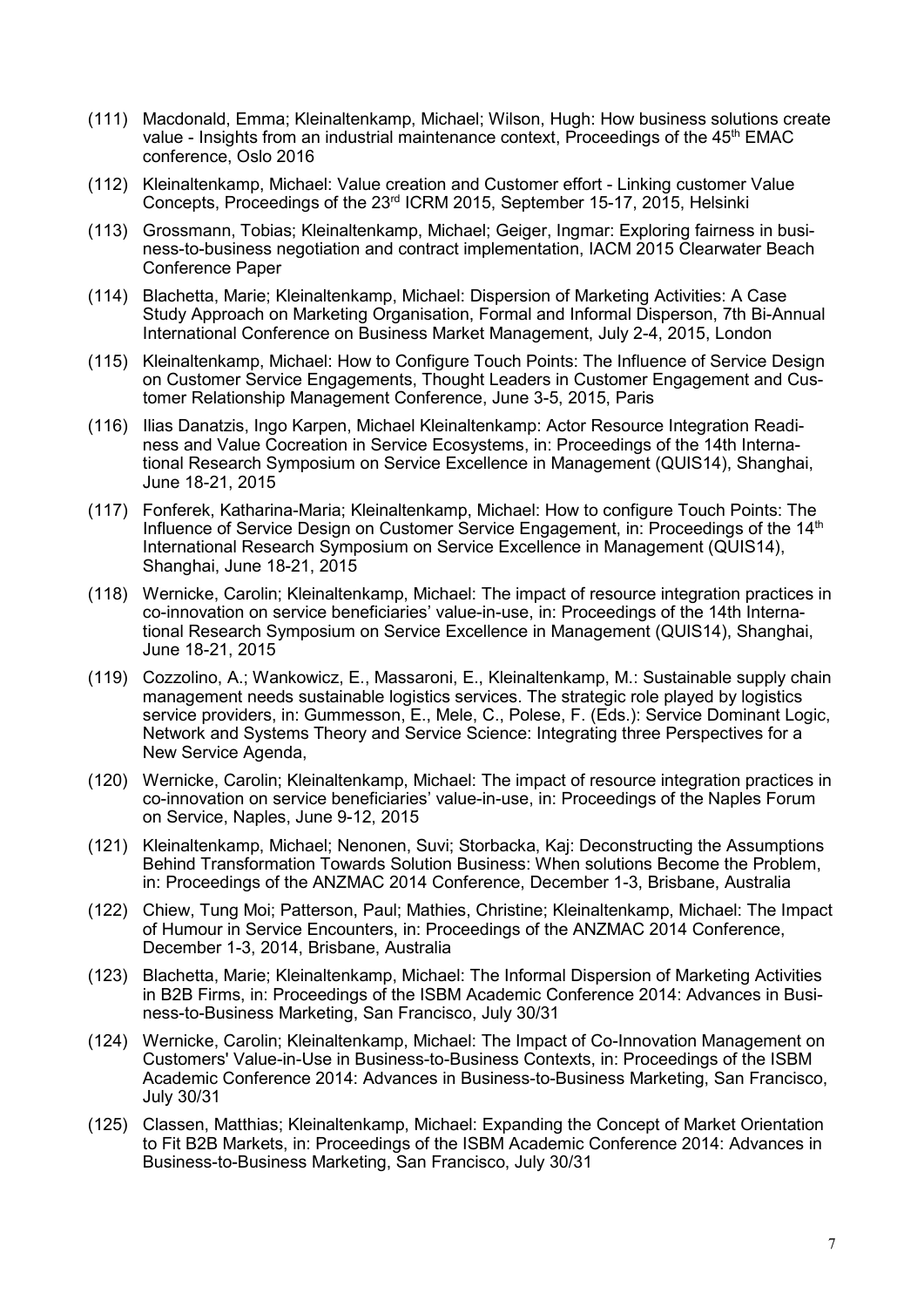- (126) Zhu, Miaomiao; Kleinaltenkamp, Michael; Geiger Ingmar: Fairness Judgements as Pivotal Determinants to Achieve Compliance in German and Chinese Business Relationships, in: Proceedings of the ISBM Academic Conference 2014: Advances in Business-to-Business Marketing, San Francisco, July 30/31
- (127) Kleinaltenkamp, Michael; Nenonen, Suvi; Storbacka, Kaj: Value Propositions and Business Model Framing, in: Edvardsson, Bo; Gustafsson, Anders; Lusch, Robert F.; Vargo, Stephen L. (eds.): Proceedings of the 4<sup>th</sup> Forum on Markets and Marketing, Karlstad (Sweden), June 16-19, 2014, pp. 21-23
- (128) Baxter, Roger; Kleinaltenkamp, Michael: How Relationship Conditions Affect Suppliers' Resource Inputs, in: Proceedings of the 43<sup>rd</sup> EMAC conference, Valencia 2014
- (129) Danatzis, Ilias; Kleinaltenkamp, Michael: Creating Value-In-Use in B2b Markets: The Role of Customer Resource Integration Readiness, in: Proceedings of the 43<sup>rd</sup> EMAC conference, Valencia 2014
- (130) Zhu, Miaomiao, Kleinaltenkamp, Michael, Geiger, Ingmar: Where Should Fairness Judgment Be Anchored? – A Fairness as a Decision Heuristic for Achieving Inter-Firm Compliance, in: Proceedings of the 43rd EMAC conference, Valencia 2014
- (131) Großmann, Tobias; Petermann, Arne; Kleinaltenkamp, Michael: Path Dependence in B2B Relationships: Partner-Specific Absorptive Capacity as a Self-Reinforcing Mechanism, in: Proceedings of the 3<sup>rd</sup> International Conference on Path Dependence, Berlin 2014
- (132) Sibum, Marie; Kleinaltenkamp, Michael: The degree of dispersion of marketing activities in B2B organizations: Antecedents, consequences and the role of informal performing of marketing activities, in: Proceedings of the ANZMAC 2013 Conference, Auckland (Neuseeland),  $2<sup>nd</sup> - 4<sup>th</sup>$  December 2013
- (133) Zhu, Miaomiao; Kleinaltenkamp, Michael: Where should fairness judgment be anchored? Fairness as a decision heuristic for achieving inter-organizational compliance, in: Proceedings of the ANZMAC 2013 Conference, Auckland (Neuseeland),  $2^{nd} - 4^{th}$  December 2013
- (134) Kellermann, Norman; Kleinaltenkamp, Michael: Agent-based simulation in marketing: A tool for combining marketing concepts with dynamics and social interaction, in: Proceedings of the ANZMAC 2013 Conference, Auckland (Neuseeland), 2<sup>nd</sup> – 4<sup>th</sup> December 2013
- (135) Baxter, Roger, Kleinaltenkamp, Michael: Intended Resource Inputs Into Customer Relationships, in: Proceedings of the 6<sup>th</sup> International Conference on Business Market Man-agement, Bamberg 2013
- (136) Danatzis, Ilias; Geiger, Ingmar; Großmann, Tobias; Kleinaltenkamp, Michael; Zhu, Miaomiao: Special Session "Fairness in Inter-Organizational Relationships", Proceedings of the 6th International Conference on Business Market Management, Bamberg 2013
- (137) Kleinaltenkamp, Michael, Nenonen, Suvi, Storbacka, Kaj: When Solutions Business is not the Solution but the Problem, in: Proceedings of the  $6<sup>th</sup>$  International Conference on Business Market Management, Bamberg 2013
- (138) Danatzis, Ilias; Kleinaltenkamp, Michael: The Effects of Perceived Structural and Social Dimensions of Fairness and Unfairness on the Quality of Buyer-Seller Relationships - A Transaction Cost Perspective, in: Proceedings of the 42<sup>nd</sup> EMAC conference, Istanbul 2013
- (139) Fischer, Andreas; Kleinaltenkamp, Michael: Multistage Marketing in Downstream Supply Chains - Antecedents and Impacts, in: Proceedings of the 42nd EMAC conference, Istanbul 2013
- (140) Schönhoff, Alejandro, Geiger, Kleinaltenkamp, Michael: Does multi-stage marketing pay?, in: Proceedings of the 42<sup>nd</sup> EMAC conference, Istanbul 2013
- (141) Kleinaltenkamp, Michael: Resource Integration and Institutional Change On the value-in-Use of Institutions within the Market Process, Proceedings of the "Forum on Markets and Marketing 2012", University of Auckland Business School,  $10^{th} - 12^{th}$  December 2012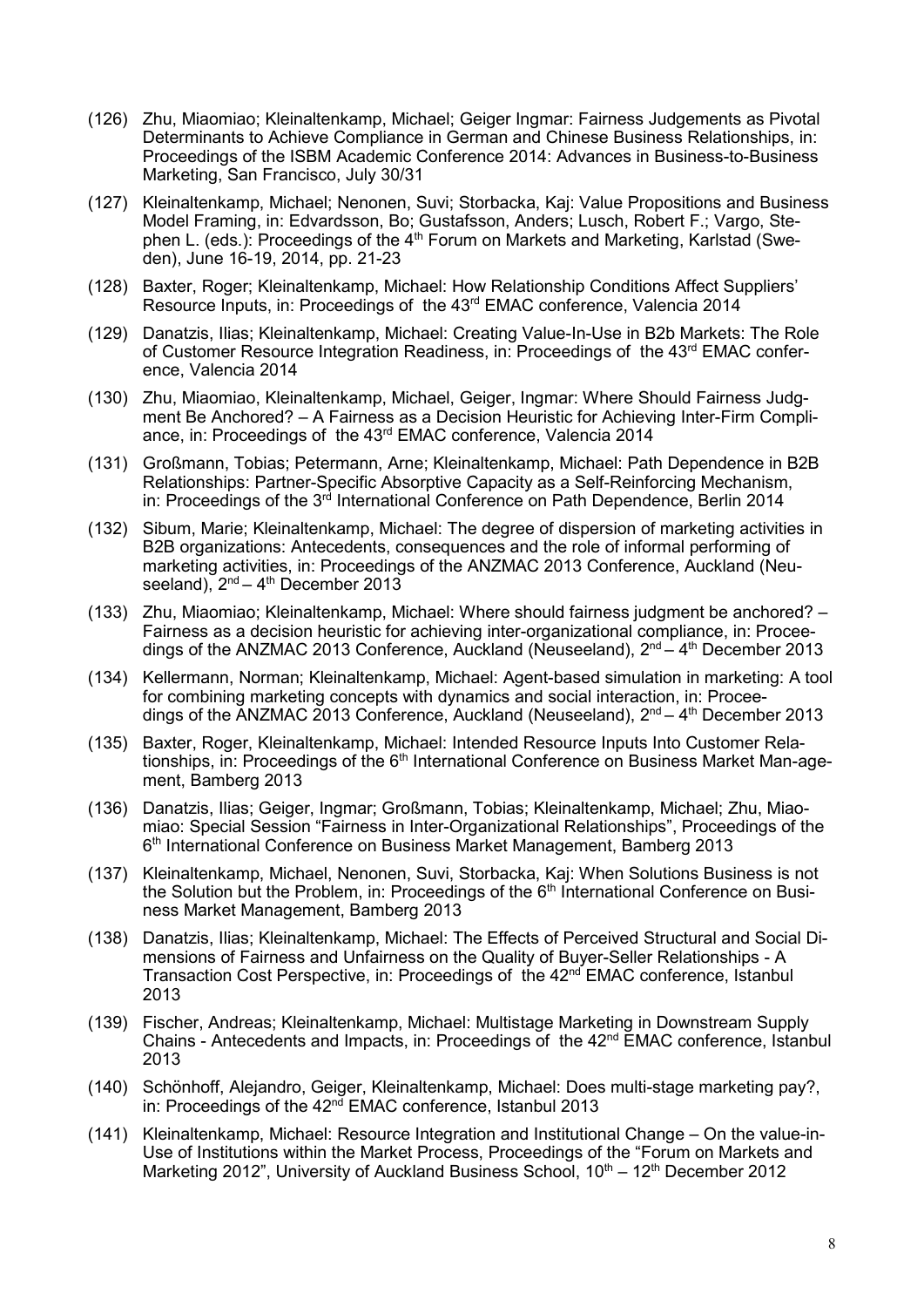- (142) Kleinaltenkamp, Michael: Modern Value Chain structures as Drivers of Global Marketing Consequences for Marketing Research, Joint ANZMAC-EMAC Session (BIGMAC), Proceedings of the ANZMAC 2012 Conference, Adelaide (Australien),  $3<sup>rd</sup>$  -  $5<sup>th</sup>$  December2012
- (143) Schönhoff, Alejandro; Kleinaltenkamp, Michael; Geiger, Ingmar: Does Mulstistage Marketing Pay?, Proceedings of the ANZMAC 2012 Conference, Adelaide (Australien),  $3<sup>rd</sup>$  -  $5<sup>th</sup>$  December 2012
- (144) Kleinaltenkamp, Michael; Macdonald, Emma; Wilson, Hugh: Value Co-creation in a Usage Center, in: Institute of the Study of Buiness Markets (ed.): Proceedings of the ISBM Academic Conference, Chicago 2012, August 15<sup>th</sup> -16<sup>th</sup>, 2012
- (145) Marie Sibum, Michael Kleinaltenkamp, Geiger, Ingmar: Marketing without Marketers? –Antecedents and Consequences of the Dispersion of Marketing Activities in B2B Organizations, in: Institute of the Study of Buiness Markets (ed.): Proceedings of the ISBM Academic Conference, Chicago 2012, August 15<sup>th</sup> -16<sup>th</sup>, 2012
- (146) Zhu, Miamiao; Kleinaltenkamp, Michael: Where to Anchor Outcome Fairness: An Exploration of Antecedents of Fairness Judgment, in: Institute of the Study of Buiness Markets (ed.): Proceedings of the ISBM Academic Conference, Chicago 2012, August 15-16, 2012
- (147) Kleinaltenkamp, Michael; Macdonald, Emma; Wilson, Hugh: 'You'll Never Walk Alone' Value Co-creation in a Usage Center, in: Lee, Seung-Hee (ed.): Proceedings of the 2012 Global Marketing Conference at Seoul, July 19th - 22nd, 2012
- (148) Kleinaltenkamp, Michael; Minculescu, Ioana: Customization or Standardization The Impact of Uniquness on Firm Performance, in: Lee, Seung-Hee (ed.): Proceedings of the 2012 Global Marketing Conference at Seoul, July 19th - 22nd, 2012
- (149) Minculescu, Ioana; Kleinaltenkamp, Michael: The Impact of Uniquness on Firm Performance, in: Mickelsson, Jacob; and Helkkula, Anu (eds.): Innovative Service Perspectives: Proceedings from the AMA SERVSIG International Service Research Conference, Helsinki, Finland, June  $7<sup>th</sup>$  - 9<sup>th</sup> 2012.
- (150) Haase, Michaela; Kleinaltenkamp, Michael (Eds.): Sustainable Development of Markets and Marketing Systems in a Globalized World, Proceedings of the 37<sup>th</sup> Annual Macromarketing Conference, Freie Universität Berlin, Berlin 2012
- (151) Kleinaltenkamp, Michael; Sibum, Marie, Lüddecke, Navina: Dispersion of Marketing Activities: Relevance and Challenges for B2B Organizations, in: Proceedings of the 41<sup>th</sup> EMAC conference, Lisbon 2012
- (152) Mallach, Raphael; Kleinaltenkamp, Michael: The Dark Side of Relational Rents, in: Proceedings of the 41th EMAC conference, Lisbon 2012
- (153) Kleinaltenkamp, Michael; Macdonald, Emma; Wilson, Hugh: How co-creation processes create value: An exploration in an industrial maintenance context using repertory grid technique, Proceedings of the ANZMAC 2011 Conference, Perth (Australien),  $28<sup>th</sup> - 30<sup>th</sup>$  November 2011
- (154) Meyer, Tobias G.; Kleinaltenkamp, Michael; Does quality win? A Simulation Study on Technological Path Dependence in Two-sided Markets with an Application to Platform Competition in the Smartphone Industry, Proceedings of the ANZMAC 2011 Conference, Perth (Australien), 28<sup>th</sup> - 30<sup>th</sup> November 2011
- (155) Geiger, Ingmar; Lefaix-Durand, Aurélia; Saab, Samy; Kleinaltenkamp, Michael; Baxter, Roger; Lee, Yeonhee: The bonding effects of relationship value and switching costs in industrial buyer-seller relationships: an investigation into role differences, in: Proceedings of the 40<sup>th</sup> EMAC conference, Ljubljana 2011
- (156) Griese, Ilka; Pick, Doréen, Kleinaltenkamp, Michael: The Role of Learning Orientation and Organizational Commitment for Customer Knowledge Management and Innovativeness, in: Proceedings of the 40<sup>th</sup> EMAC conference, Ljubljana 2011
- (157) Kleinaltenkamp, Michael; Macdonald, Emma: Usage Processes and Value-in-Use: Important Areas of Focus for Marketing in the "The Day After", in: Proceedings of the 40<sup>th</sup> EMAC conference, Ljubljana 2011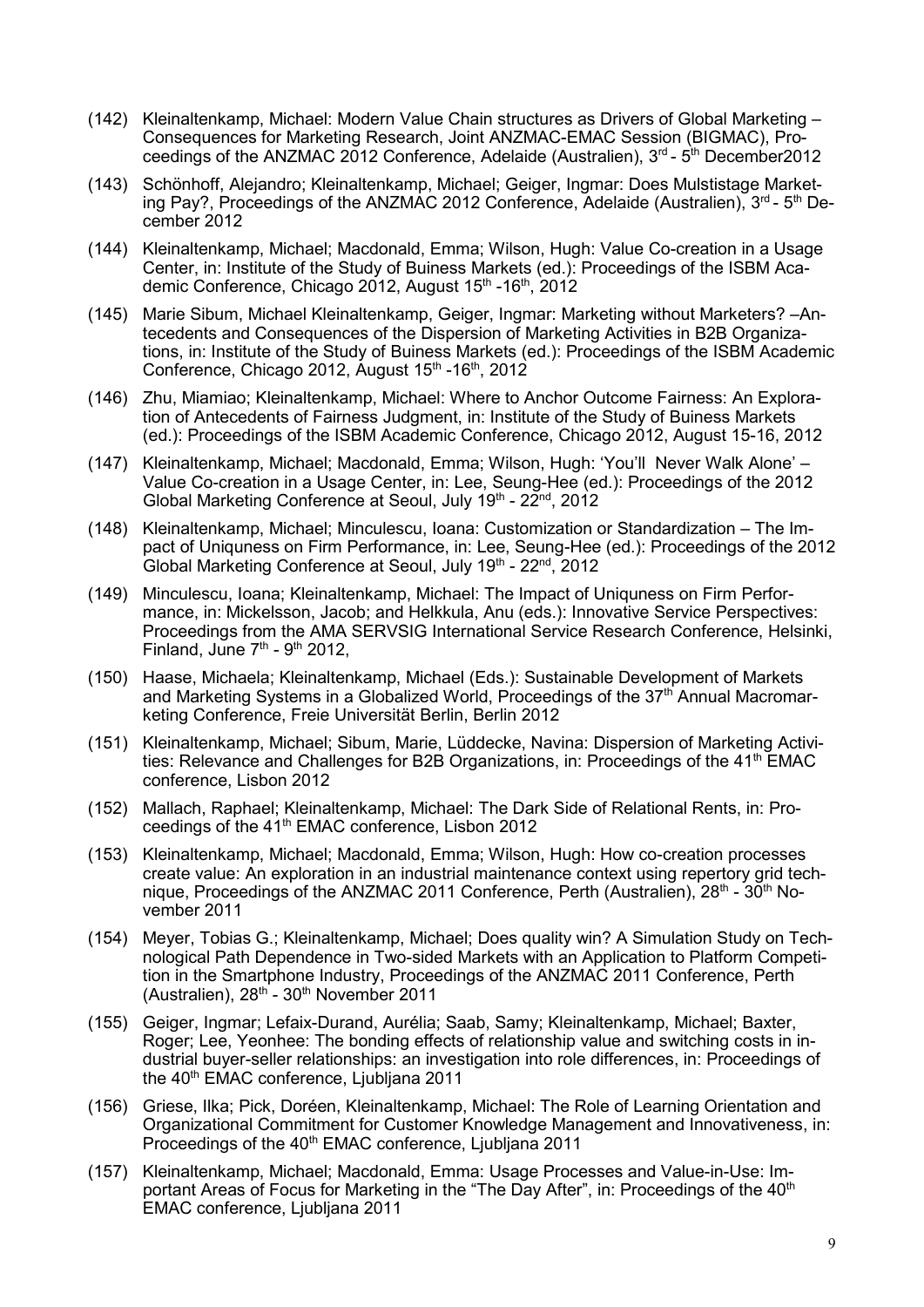- (158) Kluckert, Manuel; Kleinaltenkamp, Michael; Geiger, Ingmar: Acceptance of Standardized Service Contracts, in: Proceedings of the 40<sup>th</sup> EMAC conference, Ljubljana 2011
- (159) Ungruhe, Markus; Kreis, Henning; Kleinaltenkamp, Michael: How TCE based marketing research can still enrich the understanding of business-to-business relationships, in: Proceedings of the 40<sup>th</sup> EMAC conference, Ljubljana 2011
- (160) Geiger, Ingmar; Lefaix-Durand, Aurélia; Saab, Samy; Kleinaltenkamp, Michael; Baxter, Roger; Lee, Yeonhee: The bonding effects of relationship value and switching costs in industrial buyer-seller relationships: An investigation into role differences, in: Tommi Mahlamäki, Olavi Uusitalo & Doris Jansson (Eds.): Proceedings of the 5<sup>th</sup> International Conference on Business Market Management, S. 22-44, Tampere/Finnland
- (161) Ungruhe, Markus; Kreis, Henning; Kleinaltenkamp; Michael: Transaction Cost Theory Refined – Theoretical and Empirical Evidence from a Business-to-Business Marketing Perspective, Diskussionbeiträge des Fachbereichs Wirtschaftswissenschaft (Marketing), Nr. 2010/21
- (162) Kleinaltenkamp, Michael; Van Stiphout, Janine; Eichentopf, Thomas: The customer script as a model of customer process activities in interactive value creation, in: Institut d'Adminstration des Entreprises, Université Paul Cezanne, Aix-en-Provence (ed.): Marketing, Strategy, Economics, Operations and Human Resources: Insights on Service Activities, Proceedings of the 11th International Research Seminar in Service Management, La Londes les Maures, May 25th -28th, 2010, S. 457-475
- (163) Kleinaltenkamp, Michael; Mallach, Raphael J., Path Dependence through Relational Rents, in B2B Relationships – China an Germany in Comparison, in: EGOS (Ed.): Waves of Globalization, Proceedings of the  $26<sup>th</sup>$  EGOS Colloquium, Lisbon, Portugal, June  $28<sup>th</sup>$ -July  $3<sup>rd</sup>$ , 2010
- (164) Eichentopf, Thomas; Kleinaltenkamp, Michael: The Design of Marketing in Turbulent Times – Suggestions from New Institutional Economics, in: Proceedings of the YIRCoBS '10 Conference, June 2010, Istanbul
- (165) Michael Kleinaltenkamp, Matthias Classen, and Andreas Fischer: Multi-Stage Marketing Overcoming Marketing Myopia in B2B Markets, in: Proceedings of the ANZMAC 2009 Conference, Melbourne (Australien), November 30<sup>th</sup> - December 2<sup>nd</sup> 2009
- (166) Haase, Michaela; Kleinaltenkamp, Michael: The Resources-Processes-Outcome Approach: Resource Integration as the Centerpiece for Market-Oriented Theory of Marketing, paper accepted for the 2009 Naples Forum on Service, Service-Dominant Logic, Service Science and Network Theory, Capri, June 17<sup>th</sup> -19<sup>th</sup>, 2009
- (167) Kleinaltenkamp, Michael; Kluckert, Manuel: Fungibility of Standardized Service Contracts, in: Stauss, Bernd; Brown, Stephen W.; Edvardsson, Bo; Johnston Robert (edts.): QUIS 11 – Moving Forward with Service Quality, Ingolstadt School of Management, Catholic University Eichstaett-Ingolstadt 2009, pp. 342-352
- (168) Haase, Michaela; Kleinaltenkamp, Michael: Property Rights Design and Market Process: Implications for Market and Marketing Theory, Paper accepted for the 34<sup>th</sup> Annual Macromarketing Conference, Rethinking Marketing in a Global Economy, University of Agder, Kristiansand, June 7<sup>th</sup>, 2009
- (169) Kleinaltenkamp, Michael; Bach, Thomas: The Impact of the Past on Consumer Adoption Decisions – A Buying Simulation to Measure Switching Costs and Lock-in, in: Proceedings of the ANZMAC 2008 Conference, Sydney (Australien), 1. - 3. Dezember 2008
- (170) Haase, Michaela; Kleinaltenkamp, Michael: Property rights design and market process: An analysis based on the theory of the firm, Paper accepted for the 2008 Forum on Markets and Marketing: Extending Service-Dominant Logic, School of Marketing, University of New South Wales, 4. - 6. Dezember 2008
- (171) Kleinaltenkamp, Michael; Bach, Thomas: Information Externalities in a Dual Technology Choise Model – Path Dependency in the German Broadband Market, ISNIE 2008, 12th Annual Conference der International Society for New Institutional Economics, Toronto (Kanada), 20. – 21. Juni 2008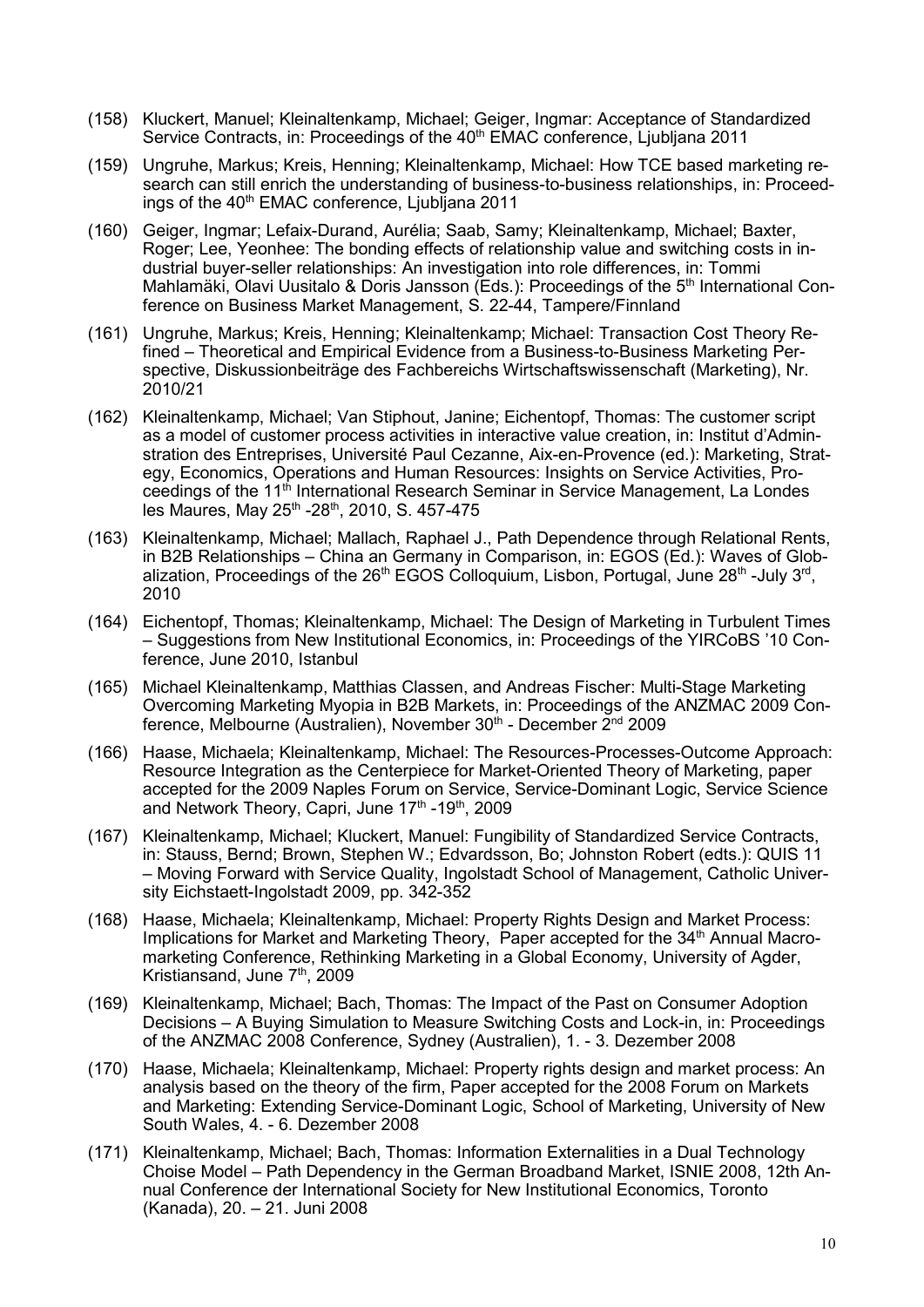- (172) Haase, Michaela; Kleinaltenkamp, Michael; Chatrath: Co-Creation of Value and Its Implications for Marketing Management, in: Vargo, Stephen L.; Lusch, Robert F. (eds.): Proceedings of the 2008 Logic and Science of Service Conference, Honolulu, Hawaii (U.S.A), 19. – 21. Juni 2008
- (173) Kleinaltenkamp, Michael; Ungruhe, Markus: Reference Objects of Asset Specificity as Determinants for Contract Designs in Business-to-Business Marketing, ANZMAC 2007 Conference, Dunedin (Neuseeland), 3. - 5. Dezember 2007, pp. 3342-3349
- (174) Kleinaltenkamp, Michael; Frauendorf, Janine: Proceedings of the 1<sup>st t</sup>nternational Conference on Business Market Management, Berlin 2006
- (175) Kleinaltenkamp, Michael; Rudolph, Michael; Johnston, Wesley: Multi-Stage marketing and business-to-business relationships, in: Center for Business and Industrial Marketing (CBIM) (Ed.): Emerging frontiers within B2B marketing: Understanding Customer Needs and Managing the Customer Experience, Proceedings of the 13<sup>th</sup> Annual CBIM Atlanta Meeting
- (176) Kleinaltenkamp, Michael; Ehret, Michael: Relationship Marketing, Customer Relationship Management, and Marketing Management: Co-Operation – Competition – Co-Evolution?, Proceedings of the 7<sup>th</sup> International Research Conference on Relationship Marketing and Customer Relationship Management, Berlin 2003
- (177) Kleinaltenkamp, Michael, Günter, Bernd: Die Mehrstufigkeit der Kunstmärkte Lernen vom Business-to-Business-Marketing?, in: Gabriel, Roland (Hrsg.): Kunst – Markt – Marketing, Beiträge zu einem Workshop am 11.07.2002, Arbeitsbericht Nr. 95 des Instituts für Untermehmungsführung und Unternehmensforschung der Ruhr-Universität Bochum, Bochum 2002, S. 12-29
- (178) Kleinaltenkamp, Michael: Das Online-Curriculum "New Economy", in: Engelhardt, Werner H.; Gabriel, Roland; Gersch, Martin (Hrsg.): E-Learning – Bildungskonzepte der Zukunft?!, Beiträge zum 3. CCEC-Workshop vom 19. Juni 2002, Arbeitsbericht Nr. 94 des Instituts für Untermehmungsführung und Unternehmensforschung der Ruhr-Universität Bochum, Bochum 2002, Track 2
- (179) Fließ, Sabine; Kleinaltenkamp, Michael: Blueprinting the Service Company: Managing Service Processes Efficiently and Effectively, Paper presented at the EIASM, Birmingham
- (180) Kleinaltenkamp, Michael; Weight, Martin: Interrelations between Interorganizational and Intraorganizational Networks, in: Mazet, Florence; Salle, Robert; Valla, Jean-Paul (Eds.): Interaction, Relationships and Networks in Business Markets, Proceedings of the  $13<sup>th</sup>$  International Conference on Industrial Marketing and Purchasing, Lyon, Sept.  $4<sup>th</sup>$  -  $6<sup>th</sup>$ , 1997, Competitive Papers, Lyon 1997, S. 333-355
- (181) Kleinaltenkamp, Michael; Jacob, Frank: Customer Integration in Business-to-Business Marketing, Paper presented at the IMP-OZ-Conference, University of Western Sydney Nepean - University of Technology Sydney, Feb. 13<sup>th</sup> -16<sup>th</sup>, 1997, Sydney
- (182) Kleinaltenkamp, Michael; Preß, Bettina: Asymmetrische Bindungen in Geschäftsbeziehungen, in: Diller, Hermann (Hrsg.): Dokumentation des 2. Workshops der Arbeitsgruppe "Beziehungsmanagement" der Wissenschaftlichen Kommission "Marketing" im Verband der Hochschullehrer für Betriebswirtschaft e.V., Nürnberg 1995, S. 167-183
- (183) Kleinaltenkamp, Michael; Grave, Bettina: Informationen als Produktionsfaktoren, Arbeitspapier Nr. 6 der Berliner Reihe "Business-to-Business-Marketing", Berlin 1995
- (184) Kleinaltenkamp, Michael; Schmäh, Marco: Be- und Verarbeitungsleistungen des Technischen Handels - Ergebnisse einer empirischen Erhebung, Arbeitspapier Nr. 5 der Berliner Reihe "Business-to-Business-Marketing", Berlin 1995
- (185) Kleinaltenkamp, Michael; Jacob, Frank: Einzelkundenbezogene Produktgestaltung Ergebnisse einer empirischen Erhebung, Arbeitspapier Nr. 4 der Berliner Reihe "Business-to-Business-Marketing", Berlin 1994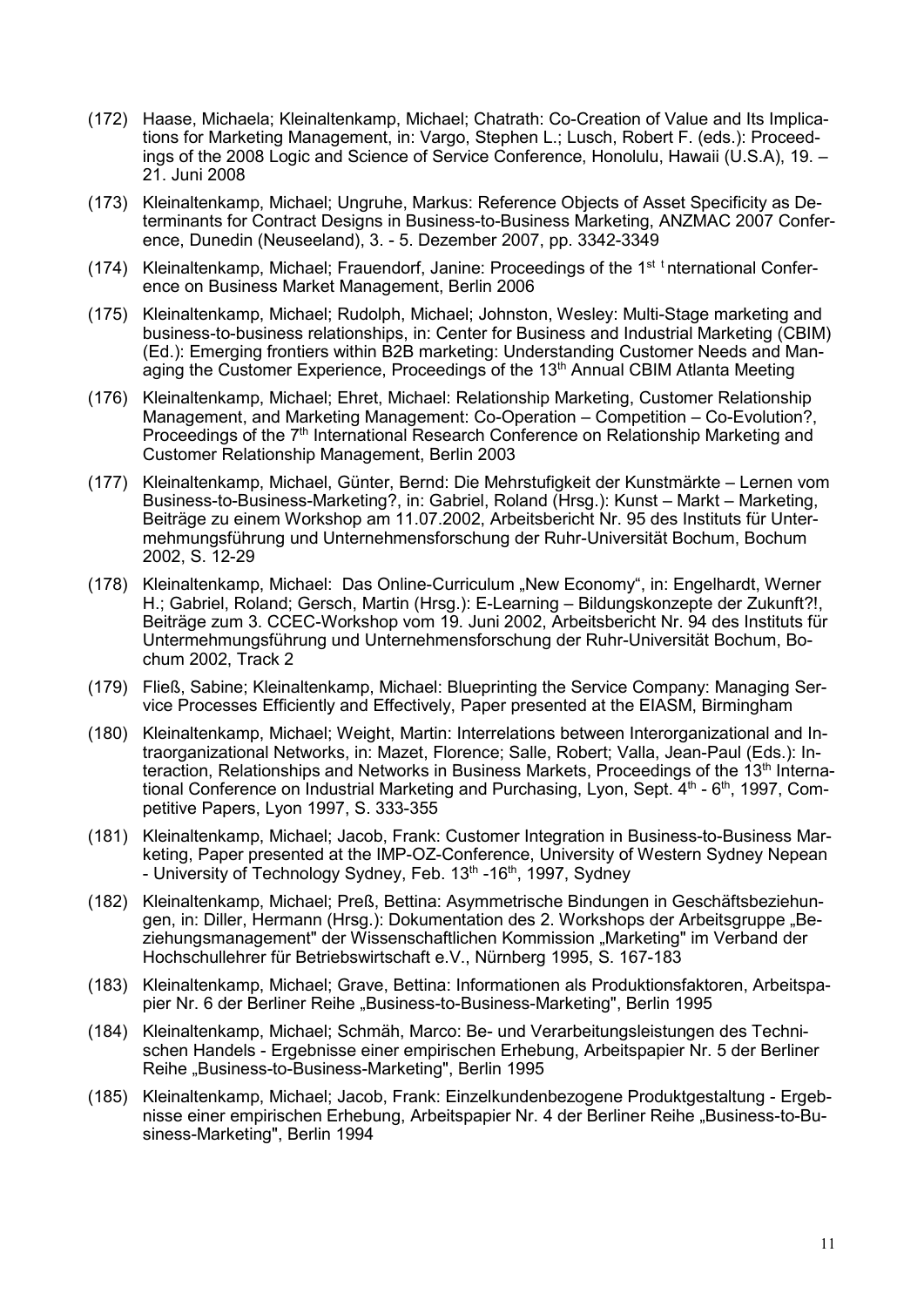- (186) Kleinaltenkamp, Michael: Institutionenökonomische Begründung der Geschäftsbeziehung, in: Backhaus, Klaus; Diller; Hermann (Hrsg.): Dokumentation des 1. Workshops der Arbeitsgruppe "Beziehungsmanagement" der Wissenschaftlichen Kommission "Marketing" im Verband der Hochschullehrer für Betriebswirtschaft e.V., Münster/Nürnberg 1994, S. 8-39
- (187) Kleinaltenkamp, Michael: Betriebswirtschaftliche Probleme der Realisierung von "Economies of Scope", Arbeitspapier Nr. 3 der Berliner Reihe "Business-to-Business-Marketing", Berlin 1993
- (188) Kleinaltenkamp, Michael: Typologien von Business-to-Business-Transaktionen Kritische Würdigung und Weiterentwicklung, Arbeitspapier Nr. 1 der Berliner Reihe "Business-to-Business-Marketing", Berlin 1993
- (189) Engelhardt, Werner H.; Kleinaltenkamp, Michael; Reckenfelderbäumer; Martin: Dienstleistungen als Absatzobjekt, Arbeitsbericht Nr. 52 des Instituts für Unternehmungsführung und Unternehmensforschung der Ruhr-Universität Bochum, Bochum 1992
- (190) Kleinaltenkamp, Michael; Schleich, Christiane; Unruhe, Halko; Welsch, Rüdiger: Standardisierungsprozesse - Beispielhafte Standardisierungsprozesse aus den Bereichen der Konsum- und Mikroelektronik sowie der rechnerintegrierten Fertigung, Arbeitspapier des Sonderforschungsbereichs 187 "Neue Informationstechnologien und flexible Arbeitssysteme" an der Ruhr-Universität Bochum, 2. überarb. Aufl., Bochum 1991
- (191) Kleinaltenkamp, Michael; Schubert, Klaus; Schubert, Klaus (Hrsg.): Entscheidungsverhalten bei der Beschaffung Neuer Technologien - Interdisziplinarität und Analyse von Netzwerken, in: Entscheidungsverhalten bei der Beschaffung Neuer Technologien, Arbeitspapier des Sonderforschungsbereichs 187 "Neue Informationstechnologien und flexible Arbeitssysteme" an der Ruhr-Universität Bochum, Bochum 1990, S. 1-8
- (192) Kleinaltenkamp, Michael; Schubert, Klaus: Entscheidungsverhalten bei der Beschaffung Neuer Technologien, Arbeitspapier des Sonderforschungsbereichs 187 "Neue Informationstechnologien und flexible Arbeitssysteme" an der Ruhr-Universität Bochum, Bochum 1990
- (193) Kleinaltenkamp, Michael: Der Einfluß der Normung und Standardisierung auf die Diffusion technischer Innovationen, Arbeitspapier des SFB 187 "Neue Informationstechnologien und flexible Arbeitssysteme", Ruhr-Universität Bochum, Bochum 1990
- (194) Engelhardt, Werner H.; Kleinaltenkamp, Michael: Marketing-Strategien des Produktionsverbindungshandels, Arbeitspapiere zum Marketing, Nr. 23, hrsg. von Werner H. Engelhardt und Peter Hammann, Ruhr-Universität Bochum, Bochum 1988
- (195) Kleinaltenkamp, Michael: The Role of Standards within a Dynamic Approach of Strategic Marketing, in: Bras, Bernard; Strazzieri, Alain (eds.): Development and Marketing of New Products/Strategic Marketing, Proceedings of the 14th International Research Seminar in Marketing, Aix-en-Provence/ Marseille 1987
- (196) Hammann, Peter; Brüne, Gerd; Kleinaltenkamp, Michael: Der relevante Markt der Wochenzeitung "Die Zeit" - Eine empirische Untersuchung als Grundlage für die wettbewerbsrechtliche Beurteilung der Beteiligung von Gruner + Jahr am Zeitverlag, Arbeitspapiere zum Marketing, Nr. 21, hrsg. von Werner H. Engelhardt und Peter Hammann, Ruhr-Universität Bochum, Bochum 1987

### *5. Aufsätze in Sammelbänden, Handwörterbüchern und Lexika*

- (197) Kleinaltenkamp, Michael (2021): Service Management Scope, Challenges, and Future Developments, in: Edvardsson, Bo; Tronvoll, Bård (eds.): Handbook of Service Management, London, Palgrave Macmillan (in print)
- (198) Kleinaltenkamp, Michael; Kleinaltenkamp, Moritz J. (2020): From Resource Integration to Resource Intra-gration–Service-Dominant Logic and the Philosophy of Karen Barad, in: Stieler, Sebastian (Hrsg.): Marketing as a Social Science: Festschrift für Universitätsprofessor Dr. Dr. h.c. Helge Löbler, Norderstedt 2020, Books on Demand, S. 137-148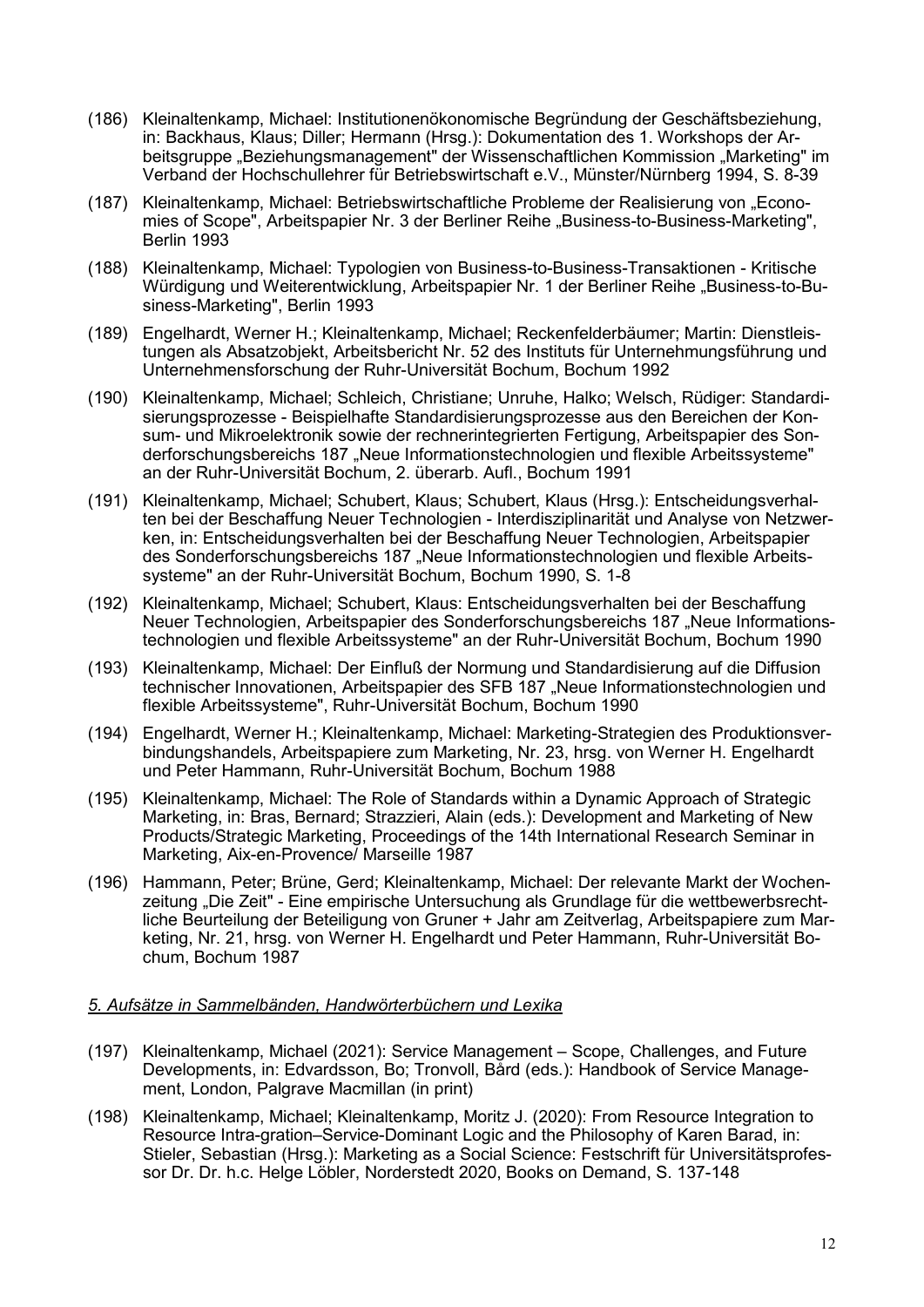- (199) Kleinaltenkamp, Michael (2020): Zukünftige Entwicklungen des Dienstleistungsmanagements, in: Roth, Stefan; Horbel, Chris; Popp, Bastian (Hrsg.): Perspektiven des Dienstleistungsmanagements, Wiesbaden 2020, Gabler, S. 3-16
- (200) Kleinaltenkamp, Michael; Dekanozishvili, Dimitri (2018): The Contextual Nature of Value in Use, in: Parvatiyar, Atul; Sisodia, Rajendra (eds.) Handbook of Marketing Advances in the Era of Disruptions – Essays in Honor of Jagdish N. Sheth, pp. 223-235, New Delhi, SAGE
- (201) Kleinaltenkamp, Michael (2018): Institutions and Institutional Arrangements, in: Vargo, Stephen L.; Lusch, Robert F. (Eds.): The SAGE Handbook of Service-Dominant Logic, pp. 261-264, London, SAGE
- (202) Kleinaltenkamp, Michael (2018): Institutions and Institutionalization, in: Vargo, Stephen L.; Lusch, Robert F. (Eds.): The SAGE Handbook of Service-Dominant Logic, pp. 265-283, London, SAGE
- (203) Karpen, Ingo; Kleinaltenkamp, Michael (2018): Coordinating Resource Integration and Value Cocreation through Institutional Arrangements: Aligned versus Misaligned Institutions, in: Vargo, Stephen L.; Lusch, Robert F. (Eds.): The SAGE Handbook of Service-Dominant Logic, pp. 284-298, London, SAGE
- (204) Kleinaltenkamp, Michael; Löbler, Helge; Eßer, Benedikt; Fennert, Nick: Social Attribution of Value – the Case of Electronic Engagement Platforms, in: Arnold, Christian; Knödler, Hermann (Hrsg.): Die informatisierte Service-Ökonomie, Wiesbaden 2018, S. 93-112
- (205) Kleinaltenkamp, Michael: Der Wert des Kunden als Informant, in: Günter, Bernd; Helm, Sabrina; Eggert, Andreas (Hrsg.): Kundenwert, Wiesbaden 2017, 3. Aufl., S. 189-209
- (206) Kleinaltenkamp, Michael: Dienstleistungsmanagement und und Service-dominant Logic, in: Corsten, Hand; Roth, Stephan (Hrsg.): Handbuch Dienstleistungsmanagement, München 2016, S. 45-62
- (207) Kleinaltenkamp, Michael; Storbacka, Kaj; Nenonen, Suvi: Voraussetzungen der Transformation vom Produkt- zum Lösungsanbieter – Wenn Lösungen zum Problem werden, in: Bruhn, Manfred; Hadwich, Karsten (Hrsg.): Servicetransformation – Entwicklung vom Produktanbieter zum Dienstleistungsunternehmen, Forum Dienstleistungsmanagement, Wiesbaden 2016, S. 197-208
- (208) Kleinaltenkamp, Michael; Jacob, Frank; Plötner, Olaf: Industrielles Servicemanagement, in: Backhaus, Klaus; Voeth, Markus (Hrsg.): Handbuch Business-to-Business-Marketing, 2. vollst. Überarb. Aufl., Wiesbaden 2015, S. 313-334
- (209) Jacob, Frank; Kleinaltenkamp, Michael: Leistungsindividualisierung und -standardisierung, in: Backhaus, Klaus; Voeth, Markus (Hrsg.): Handbuch Business-to-Business-Marketing, 2. vollst. überarb. Aufl., Wiesbaden 2015, S. 277-295
- (210) Kleinaltenkamp, Michael: Value Creation and Customer Effort The Impact of Customer Value Concepts, in: Gummerus, Johanna; Koskull, Catharina von (eds.): The Nordic School – Service Marketing and Management for the Future, CERS/Hanken School of Economics, Helsinki 2015, S. 283-292
- (211) Kleinaltenkamp, Michael: Wertschöpfung und Kundenmitwirkung, in: Bartsch, Silke; Blümelhuber, Christian (Hrsg.): Always Ahead im Marketing - Offensiv, digital, strategisch, Wiesbaden 2015, S. 247-257
- (212) Kleinaltenkamp, Michael: Introduction to Business-to-Business Marketing, in: Kleinaltenkamp, Michael; Plinke, Wulff; Wilkinson, Ian; Geiger, Ingmar (eds.): Fundamentals of Business-to-Business Marketing – Mastering Business Markets, Wiesbaden 2015 (S. 129- 170)
- (213) Kleinaltenkamp, Michael; Mathies, Christine; Gansky, Sarah: Humor in Dienstleistungsinteraktionen – Was wir (nicht) wissen, in: Meyer, Anton (Hrsg.): Aktuelle Aspekte in der Dienstleistungsforschung, Wiesbaden 2015, S. 145-161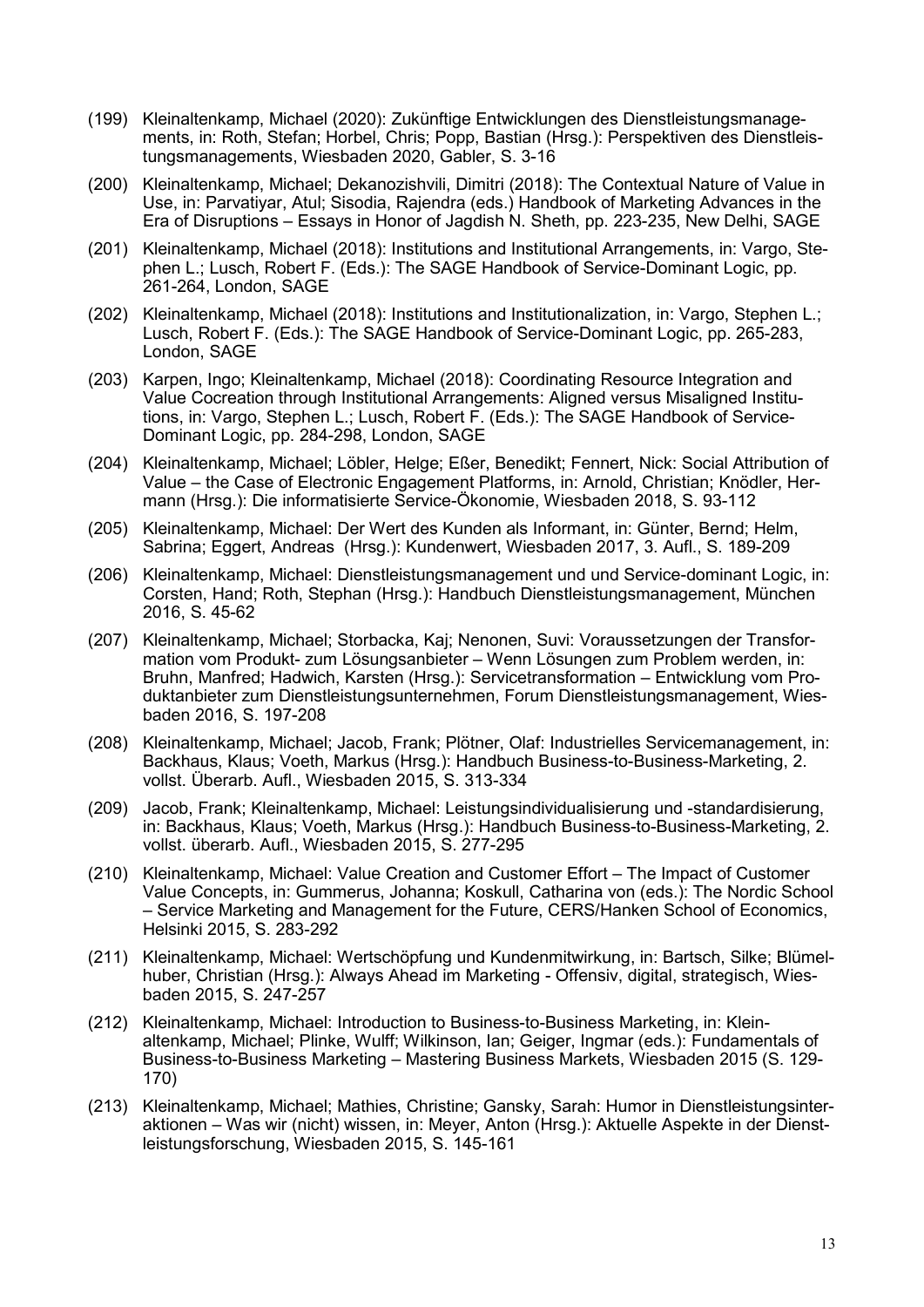- (214) Kleinaltenkamp, Michael; Plinke, Wulff; Söllner, Albrecht: Business Relationships Phenomenon and Challenge to Management, in: Kleinaltenkamp, Michael; Plinke, Wulff; Geiger, Ingmar (eds.): Business Relationship Marketing and Management, Wiesbaden 2015, pp. 3- 26
- (215) Kleinaltenkamp, Michael; Plinke, Wulff; Söllner, Albrecht: Theoretical Perspectives of Business Relationships - Explanation and Configuration, in: Kleinaltenkamp, Michael; Plinke, Wulff; Geiger, Ingmar (eds.): Business Relationship Marketing and Management, Wiesbaden 2015, pp. 27-54
- (216) Kleinaltenkamp, Michael: Customer Value and Customer Selection, in: Kleinaltenkamp, Michael; Plinke, Wulff; Geiger, Ingmar (eds.): Business Relationship Marketing and Management, Wiesbaden 2015, pp. 85-108
- (217) Geiger, Ingmar; Kleinaltenkamp, Michael: Instruments of Business Relationship Management, in: Kleinaltenkamp, Michael; Plinke, Wulff; Geiger, Ingmar (eds.): Business Relationship Marketing and Management, Wiesbaden 2015, pp. 195-243
- (218) Geiger, Ingmar; Kleinaltenkamp, Michael: Internal Implementation of Business Relationship Management, in: Kleinaltenkamp, Michael; Plinke, Wulff; Geiger, Ingmar (eds.): Business Relationship Marketing and Management, Wiesbaden 2015, pp. 245-288
- (219) Kleinaltenkamp, Michael; Behrens, Ronny; Reh, Stefanie: Deal-Making Negotiations by Governments and Major Product Suppliers: A Case Study of the U.S. Department of Defense and Airbus versus Boeing, in: Woodside, Arch G.; Pattinson, Hugh; Marshall, Roger (eds.): Field Guide to Case Study Research in Business-to-Business Marketing and Purchasing, Advances in Business Marketing and Purchasing, Vol. 21 (2014), pp. 1-12
- (220) Kleinaltenkamp, Michael; Blachetta, Marie: Dispersion von Marketingaktivitäten entlang der Wertschöpfungskette, in: Schuh, Günther; Stich, Volker (Hrsg.): Enterprise-Integration – Auf dem Weg zum kollaborativen Unternehmen, Heidelberg 2014, S. 195-202
- (221) Kleinaltenkamp, Michael; Danatzis, Ilias; Wernicke, Carolin: Produktivität im Gesundheitssektor – Wertschöpfung in Nutzungsprozessen, in: Bornewasser, M.; Kriegesmann, B.; Zülch, J. (Hrsg.): Dienstleistungen im Gesundheitssektor. Produktivität, Arbeit und Management. Wiesbaden 2014, S. 59-87
- (222) Kleinaltenkamp, Michael: Nutzungsprozesse die vernachlässigte Seite der Wertschöpfung, in: Schmitz, Gertrud (Hrsg.): Theorie und Praxis des Dienstleistungsmarketing - Aktuelle Konzepte und Entwicklungen, Wiesbaden 2013, S. 1-25
- (223) Minculescu, Ioana; Kleinaltenkamp, Michael: Einzelkundenbezogene Dienstleistungsgestaltung, in: Schmitz, Gertrud (Hrsg.): Theorie und Praxis des Dienstleistungsmarketing - Aktuelle Konzepte und Entwicklungen, Wiesbaden 2013, S. 97-12
- (224) Kleinaltenkamp, Michael; Rudolph, Michael; Claßen, Matthias: Multi-stage marketing, in: Glynn, M.; Woodside, Arch G. (Eds.): Business-to-Business Marketing Management: Strategies, Cases, and Solutions, Advances in Business Marketing and Purchasing, Vol. 18 (2012), Bingley (UK), S.141-174
- (225) Kleinaltenkamp, Michael; Plinke, Wulff; Söllner; Albrecht: Geschäftsbeziehungen empirisches Phänomen und Herausforderung für das Management, in: Kleinaltenkamp, Michael; Plinke, Wulff; Geiger, Ingmar; Jacob, Frank; Söllner, Albrecht (Hrsg.): Geschäftsbeziehungsmanagement, 2. völlig überarb. u. erw. Aufl., Wiesbaden 2011, S. 1-44
- (226) Kleinaltenkamp, Michael; Plinke, Wulff; Söllner; Albrecht: Theoretische Perspektiven auf Geschäftsbeziehungen – Erklärung und Gestaltung, in: Kleinaltenkamp, Michael; Plinke, Wulff; Geiger, Ingmar; Jacob, Frank; Söllner, Albrecht (Hrsg.): Geschäftsbeziehungsmanagement, 2. völlig überarb. u. erw. Aufl., Wiesbaden 2011, S. 45-76
- (227) Kleinaltenkamp, Michael: Kundenwert und Kundenselektion, in: Kleinaltenkamp, Michael; Plinke, Wulff; Geiger, Ingmar; Jacob, Frank; Söllner, Albrecht (Hrsg.): Geschäftsbeziehungsmanagement, 2. völlig überarb. u. erw. Aufl., Wiesbaden 2011, S. 113-140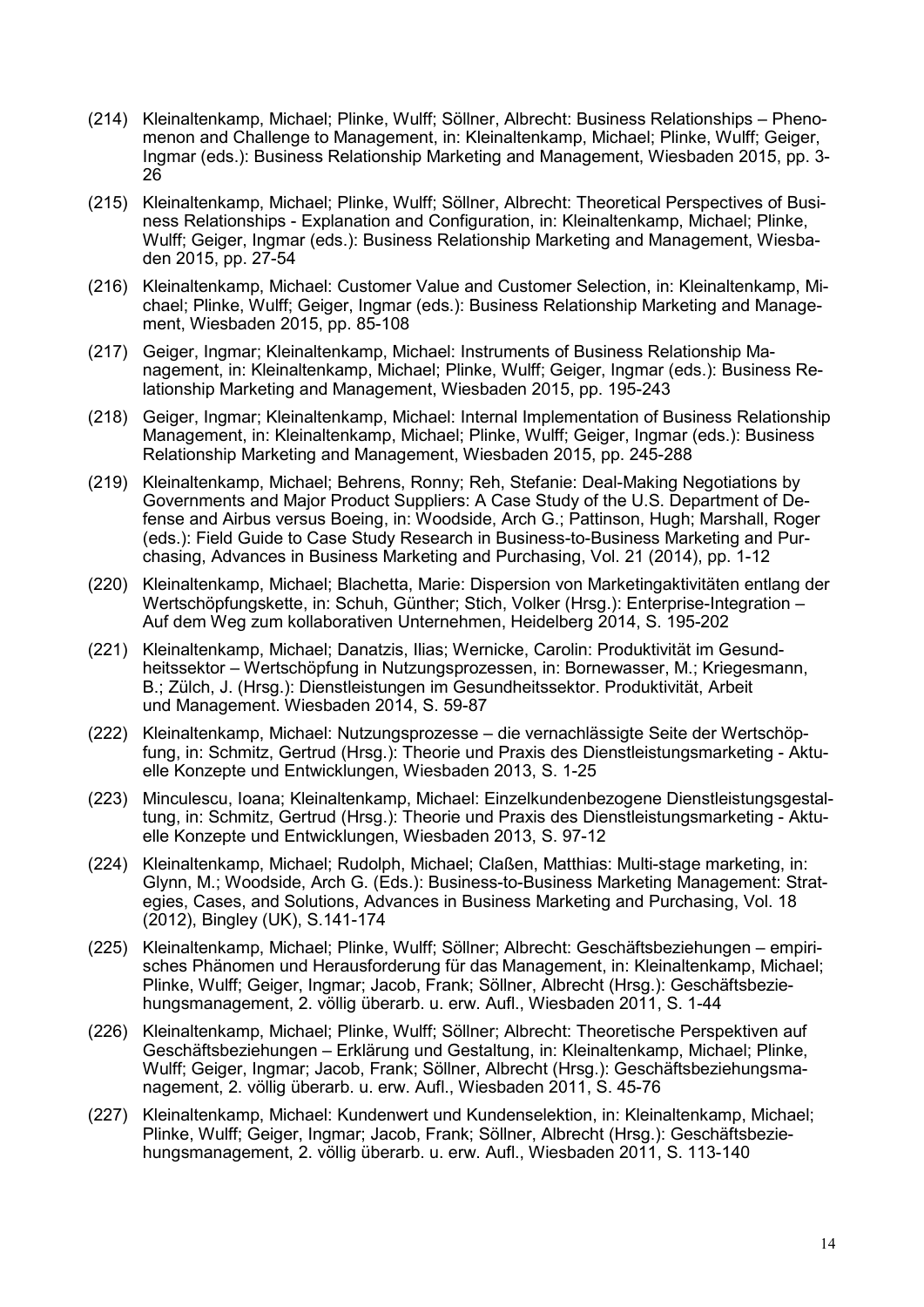- (228) Geiger, Ingmar; Kleinaltenkamp, Michael: Instrumente des Geschäftsbeziehungsmanagements, in: Kleinaltenkamp, Michael; Plinke, Wulff; Geiger, Ingmar; Jacob, Frank; Söllner, Albrecht (Hrsg.): Geschäftsbeziehungsmanagement, 2. völlig überarb. u. erw. Aufl., Wiesbaden 2011, S. 195-253
- (229) Geiger, Ingmar; Kleinaltenkamp, Michael: Interne Umsetzung des Geschäftsbeziehungsmanagements, in: Kleinaltenkamp, Michael; Plinke, Wulff; Geiger, Ingmar; Jacob, Frank; Söllner, Albrecht (Hrsg.): Geschäftsbeziehungsmanagement, 2. völlig überarb. u. erw. Aufl., Wiesbaden 2011, S. 255-307
- (230) Kleinaltenkamp, Michael: Vertriebswege, in: Homburg, Christian; Wieseke, Jan (Hrsg.): Handbuch Vertriebsmanagement, Wiesbaden 2011, S. 57-80
- (231) Ehret, Michael; Kleinaltenkamp, Michael: Kommunikation in der Glaubwürdigkeitskrise Die aktuellen Herausforderungen aus ökonomischer Perspektive, in: Haase, Michaela; Mirkovic, Sabine; Schumann Olaf (Hrsg.): Ethics Education: Unternehmens- und Wirtschaftsethik in der wirtschaftswissenschaftlichen Ausbildung, München und Mering 2011, S. 79-92
- (232) Minculescu, Ioana; Kleinaltenkamp, Michael; Pick, Doreén: Wider die Commoditisierung Ansätze zur Messung von Individualisierung, in: Enke, Margit; Geigenmüller, Anja (Hrsg.): Commodity Marketing, 2. Aufl., Wiesbaden 2010, S. 185-208
- (233) Kleinaltenkamp, Michael; Ehret, Michael: Schattenseiten der Arbeitsteilung Herausforderungen für die Kommunikation, in: Oltmanns, Torsten; Kleinaltenkamp, Michael; Ehret, Michael (Hrsg.): Kommunikation und Krise, Wiesbaden 2009, S. 45-54
- (234) Kleinaltenkamp, Michael: Ingredient Branding bei Industriegütern, in: Mattmüler, Roland; Michael, Bernd M.; Tunder, Ralph (Hrsg.): Aufbruch – Ingredient Branding schafft Werte, München 2009, S. 148-165
- (235) Kleinaltenkamp, Michael; Bach, Thomas; Griese, Ilka: Der Kundenintegrationsbegriff im (Dienstleistungs-)Marketing, in: Bruhn, Manfred; Stauss, Bernd (Hrsg.): Kundenintegration, Wiesbaden 2009, S. 35-62
- (236) Kleinaltenkamp, Michael; Griese, Ilka; Klein, Maren: Markenpolitik für unternehmensbezogene Dienstleistungen, in: Bruhn, Manfred; Stauss, Bernd; (Hrsg.): Dienstleistungsmarken, Wiesbaden 2008, S. 347-364
- (237) Kleinaltenkamp, Michael; Hellwig, Andrea: Innovationen durch Kundenintegration bei unternehmensbezogenen Dienstleistungen, in: Gouthier, Matthias H. J.; Coenen, Christian; Schulze, Henning S.; Wegmann, Christoph (Hrsg.): Service Excellence als Impulsgeber, Strategien — Management — Innovationen — Branchen, Wiesbaden 2007, S. 198-216
- (238) Kleinalterkamp, Michael: Der Wandel vom Industriegüter- zum Dienstleistungsanbieter Herausforderungen für die Forschung, in: Büschken, Joachim; Voeth, Markus, Weiber, Rolf (Hrsg.): Innovationen für das Industriegütermarketing, Festschrift für Professor Dr. Dr. h. c. Klaus Backhaus zum 60. Geburtstag, Stuttgart 2007, S. 145-164
- (239) Kleinaltenkamp, Michael: Kundenintegration, in: Köhler, Richard; Küpper, Hans-Ulrich (Hrsg.): Handwörterbuch der Betriebswirtschaft, 6. Aufl., Stuttgart 2007, Sp. 1037-1048
- (240) Kleinaltenkamp, Michael: New Value Chains, in: Plötner, Olaf; Spekman, Robert (eds.): Bringing Technology to Market, Weinheim 2007, S. 47-60
- (241) Kleinaltenkamp, Michael: Integrativität als Baustein einer Theorie der Dienstleistungsökonomie, in: Corsten, Hans; Gössinger, Ralf (Hrsg.): Dienstleistungsökonomie – Beiträge zu einer ökonomischen Fundierung, Berlin 2005, S. 55-83
- (242) Kleinaltenkamp, Michael: Absatz, in: Schubert, Klaus; Zimmer, Annette (Hrsg.): Handwörterbuch des ökonomischen Systems der Bundesrepublik Deutschland, Wiesbaden 2005, S. 2-8
- (243) Kleinaltenkamp, Michael: Schubert, Klaus; Zimmer, Annette (Hrsg.): Dienstleistungen, in: Handwörterbuch des ökonomischen Systems der Bundesrepublik Deutschland, Wiesbaden 2005, S. 112-114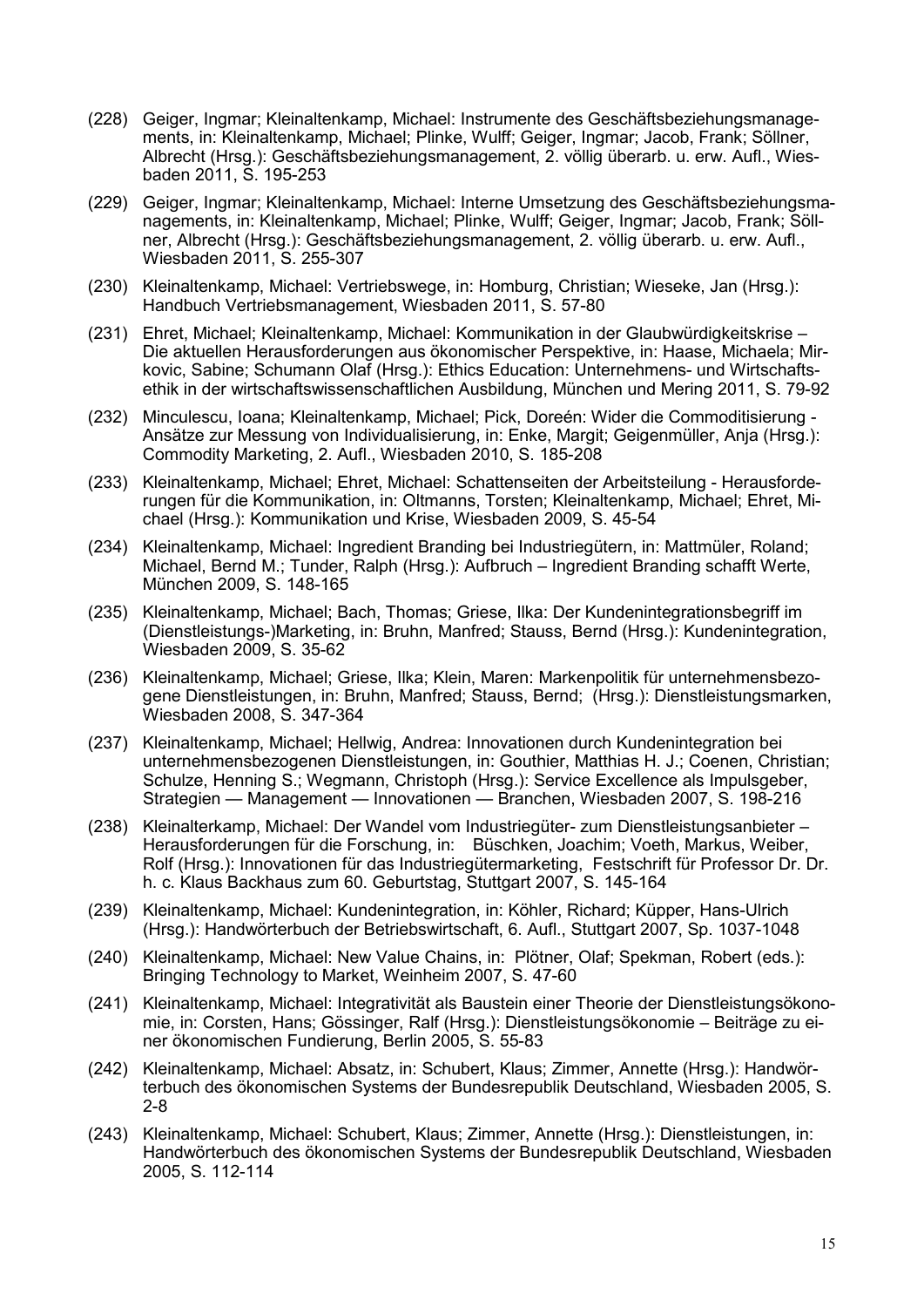- (244) Kleinaltenkamp, Michael: Güter, in: Schubert, Klaus; Zimmer, Annette (Hrsg.): Handwörterbuch des ökonomischen Systems der Bundesrepublik Deutschland, Wiesbaden 2005, S. 218-222
- (245) Jacob, Frank; Kleinaltenkamp, Michael: Herausforderungen bei der internationalen Vermarktung von Service-to-Business-Leistungen, in: Gardini, Marco, Dahlhoff, Dieter (Hrsg.): Internationales Dienstleistungsmanagement: Kontexte – Konzepte – Erfahrungen, Wiesbaden 2004, S. 136-158
- (246) Kleinaltenkamp, Michael; Plötner, Olaf; Zedler, Christien: Industrielles Servicemanagement, in: Backhaus, Klaus; Voeth, Markus (Hrsg.): Handbuch Industriegütermarketing, Wiesbaden 2004, S. 625-648
- (247) Jacob, Frank; Kleinaltenkamp, Michael: Leistungsindividualisierung und -standardisierung, in: Backhaus, Klaus; Voeth, Markus (Hrsg.): Handbuch Industriegütermarketing, Wiesbaden 2004, S. 601-623
- (248) Kleinaltenkamp, Michael; Jacob, Frank: Deutschsprachige Ansätze für eine Industriegütermarketing-Theorie, in: Backhaus, Klaus; Voeth, Markus (Hrsg.): Handbuch Industriegütermarketing, Wiesbaden 2004, S. 213-229
- (249) Kleinaltenkamp, Michael: Neue Strukturen in Wertschöpfungsketten auf Business-to-Business-Märkten, in: Wüstenrot Stiftung (Hrsg.): Räumlicher Strukturwandel im Zeitalter des Internets – Neue Herausforderungen für Raumordnung und Stadtentwicklung, Wiesbaden 2004, S. 187-207
- (250) Haase, Michaela; Kleinaltenkamp, Michael: Verhaltenswissenschaftliche und institutionenökonomische Grundlagen des Marketing: Unterschiede und Gemeinsamkeiten, in: Wiedmann, Klaus-Peter (Hrsg.): Fundierung des Marketing – Verhaltenswissenschaftliche Erkenntnisse als Grundlage für Marketing-Entscheidungen, Wiesbaden 2004, S. 31-41
- (251) Kleinaltenkamp, Michael; Dahlke, Beate; Wengler, Stefan: Customer Relationship Management auf Business-to-Business-Märkten, in: Wilde, Klaus D. (Hrsg.): Handbuch Customer Relationship Management, Wiesbaden 2004, S. 247-273
- (252) Haase, Michaela; Kleinaltenkamp, Michael: From the Old Economy towards the New Economy: Managing the Transformation from the Marketing Point of View, in: Fandel, Günter et al. (Hrsg.): Modern Concepts of the Theory of the Firm, Berlin et al. 2003, S. 85-109
- (253) Kleinaltenkamp, Michael: Zukünftige Forschungsfelder der Dienstleistungsmarketing-Forschung, in: Fließ, Sabine (Hrsg.): Tendenzen im Dienstleistungsmarketing – Vom Marketing zum Management, Wiesbdaden 2003, S. 239-250
- (254) Kleinaltenkamp, Michael: Materialgruppenmanagement, in: Boutellier, Roman; Wehrli, Peter (Hrsg.): Handbuch Einkauf und Beschaffung, München 2003, S. 167-178
- (255) Kleinaltenkamp, Michael: Customer Integration, in: Schildhauer, Thomas (Hrsg.): Lexikon Electronic-Business, München/Wien 2002, S. 56-59
- (256) Kleinaltenkamp, Michael; Frauendorf, Janine: Wissensmanagement im Service Engineering, in: Scheer, August-Wilhelm (Hrsg.): Service Engineering – Entwicklung und Gestaltung innovativer Dienstleistungen, Berlin et al. 2002, S. 371-389
- (257) Kleinaltenkamp, Michael; Kühne, Bettina: Asymmetrische Bindungen in Geschäftsbeziehungen des Business-to-Business-Bereichs, in: Rese, Mario; Söllner, Albrecht; Utzig, B. Peter (Hrsg.): Relationship Marketing – Standortbestimmung und Perspektiven, Berlin et al. 2002, S. 11-44
- (258) Kleinaltenkamp, Michael: Entwicklungen im Supply Chain Segment und zu erwartende weitere Integrationsschritte, in: Picot, Arnold, Breidler, Johann (Hrsg.): Web Services – Bausteine für das e-Business, Heidelberg 2002, S. 167-183
- (259) Kleinaltenkamp, Michael: Stichworte "Normen", "Standards" "Systemgeschäft", "Typen", in: Diller, Hans (Hrsg.): Vahlens großes Marketing-Lexikon, 2. Aufl., Stuttgart 2001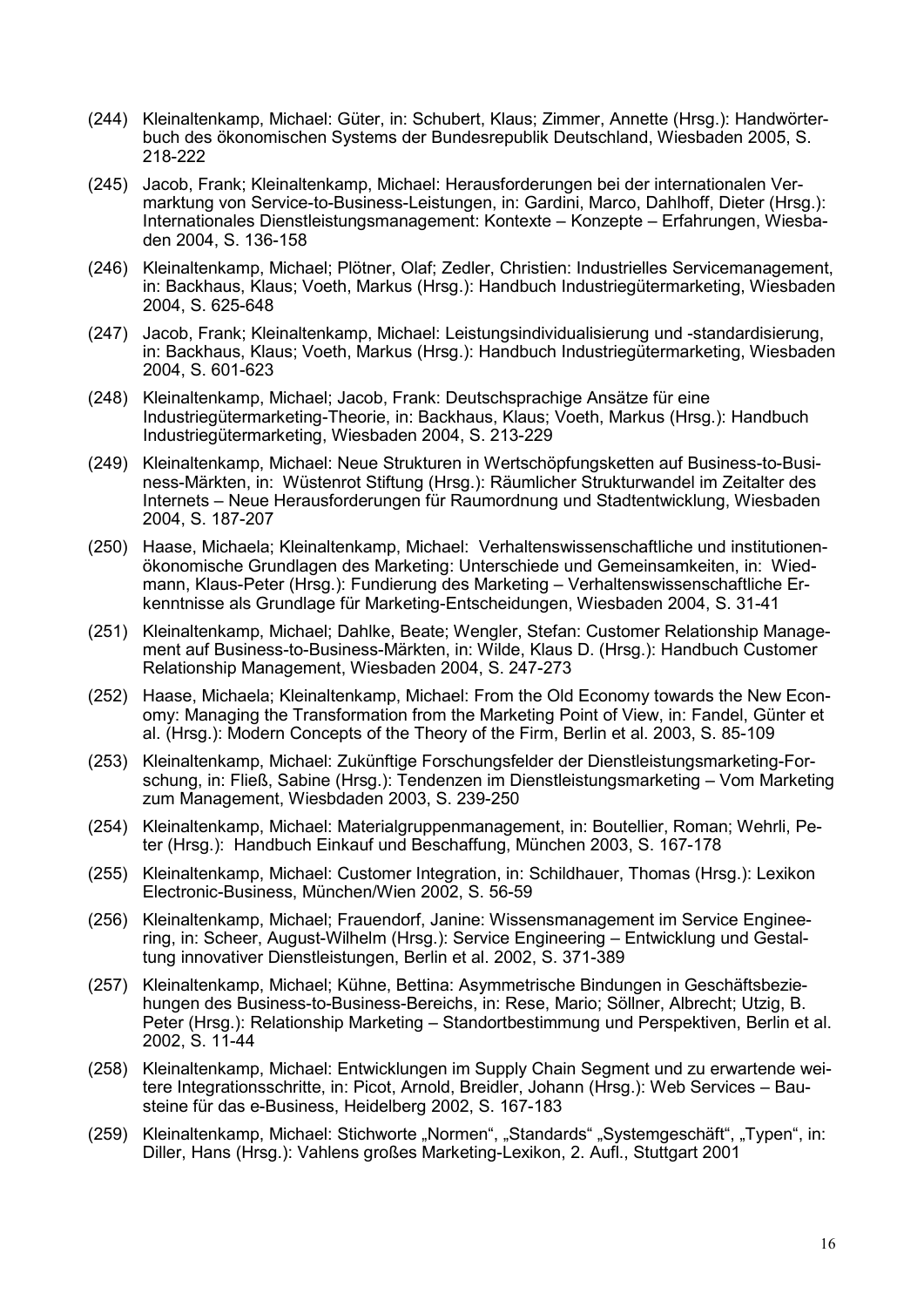- (260) Kleinaltenkamp, Michael: Customer Integration, in: Albers, Sönke; Haßmann, Volker; Somm, Felix; Tomczak, Torsten (Hrsg.): Verkauf: Kundenmanagement, Vertriebssteuerung, E-Commerce (Loseblattwerk), Wiesbaden 2001, Kap. 01.16, S. 1-28
- (261) Kleinaltenkamp, Michael; Schweikart, Jörg: Controlling der Kundenintegration, in: Reinecke, Sven; Tomczak, Torsten; Geis, Gerold (Hrsg.): Handbuch Marketingcontrolling, Frankfurt am Main/Wien 2001, S. 188-211
- (262) Kleinaltenkamp, Michael; Dahlke, Beate: Der Wert des Kunden als Informant Auf dem Weg zu einem "Knowledge based customer value", in: Günter, Bernd; Helm, Sabrina (Hrsg.): Kundenwert, Wiesbaden 2001, S. 189-212
- (263) Kleinaltenkamp, Michael: Begriffsabgrenzungen und Erscheinungsformen von Dienstleistungen, in: Meffert, Heribert; Bruhn, Manfred (Hrsg.): Handbuch Dienstleistungsmanagement: Grundlagen, Konzepte, Erfahrungen, 2. überarb. u. erw. Auflage, Wiesbaden 2001, S. 27-50
- (264) Kleinaltenkamp, Michael: Ingredient Branding: Markenpolitik im Business-to-Business-Geschäft, in: Köhler, Richard; Majer, Wolfgang; Wiezorek, Heinz (Hrsg.): Erfolgsfaktor Marke, München 2001, S. 261-270
- (265) Kleinaltenkamp, Michael: Blueprinting Grundlage des Managements von Dienstleistungsunternehmen, in: Woratschek, Herbert (Hrsg.): Neue Aspekte des Dienstleistungsmarketing - Ansatzpunkte für Forschung und Praxis, Wiesbaden 2000, S. 3-28
- (266) Kleinaltenkamp, Michael: Customer Integration im Electronic Business, in: Weiber, Rolf (Hrsg.): Handbuch Electronic Business, Wiesbaden 2000, S. 333-357
- (267) Kleinaltenkamp, Michael; Business-to-Business-Marketing, in: Gabler Wirtschafts-Lexikon, 15. vollst. überarb. u. aktualisierte Aufl., Bd. 1, A-D, Wiesbaden 2000, S. 602-607
- (268) Kleinaltenkamp, Michael; Ehret. Michael; Kaluza, Bernd: Innovative Kapitalnutzung durch elektronische Schnittstellen im Business-to-Business-Bereich, in: Blecker, Thorsten (Hrsg.): Produktions- und Logistikmanagement in Virtuellen Unternehmen und Unternehmensnetzwerken, Berlin et al. 2000, S. 451-489
- (269) Kleinaltenkamp, Michael: Ingredient Branding, in: Gesellschaft zur Erforschung des Markenwesens e.V. (Hrsg.): Marktdurchdringung durch Markenpolitik, Markendialog 2000, Wiesbaden 2000
- (270) Kleinaltenkamp, Michael: Der deutsche Maschinenbau im Spannungsfeld zwischen Standardisierung und Individualisierung, in: Widmaier, Ulrich (Hrsg.): Der deutsche Maschinenbau in den neunziger Jahren – Analysen zu Kontinuität und Wandel einer Branche, Frankfurt/New York 2000, S. 409-434
- (271) Kleinaltenkamp, Michael: Produktionsverbindungshandel, in: Corsten, Hans (Hrsg.): Lexikon der Betriebswirtschaftslehre, 4. Aufl., München 2000, S. 796-801
- (272) Kleinaltenkamp, Michael: Wettbewerbsstrategie, in: Kleinaltenkamp, Michael; Plinke, Wulff (Hrsg.): Strategisches Business-to-Business-Marketing, Berlin et al. 2000, S. 57-189
- (273) Kleinaltenkamp, Michael; Rudolph: Mehrstufiges Marketing, in: Kleinaltenkamp, Michael; Plinke, Wulff (Hrsg.): Strategisches Business-to-Business-Marketing, Berlin et al. 2000, S. 283-318
- (274) Kleinaltenkamp, Michael: Marktsegmentierung, in: Kleinaltenkamp, Michael; Plinke, Wulff (Hrsg.): Strategisches Business-to-Business-Marketing, Berlin et al. 2000, S. 191-234
- (275) Kleinaltenkamp, Michael; Fließ, Sabine: Marketingstrategie, in: Kleinaltenkamp, Michael; Plinke, Wulff (Hrsg.): Strategisches Business-to-Business-Marketing, Berlin et al. 2000, S. 235-282
- (276) Kleinaltenkamp, Michael: Einführung in das Business-to-Business-Marketing, in: Kleinaltenkamp, Michael; Plinke, Wulff (Hrsg.): Technischer Vertrieb - Grundlagen, 2. überarb. u. erw. Aufl., Berlin et al. 2000, S. 171-247
- (277) Kleinaltenkamp, Michael: Auswahl von Vertriebswegen, in: Kleinaltenkamp, Michael; Plinke, Wulff (Hrsg.): Markt- und Produktmanagement, Berlin et al. 1999, S. 283-326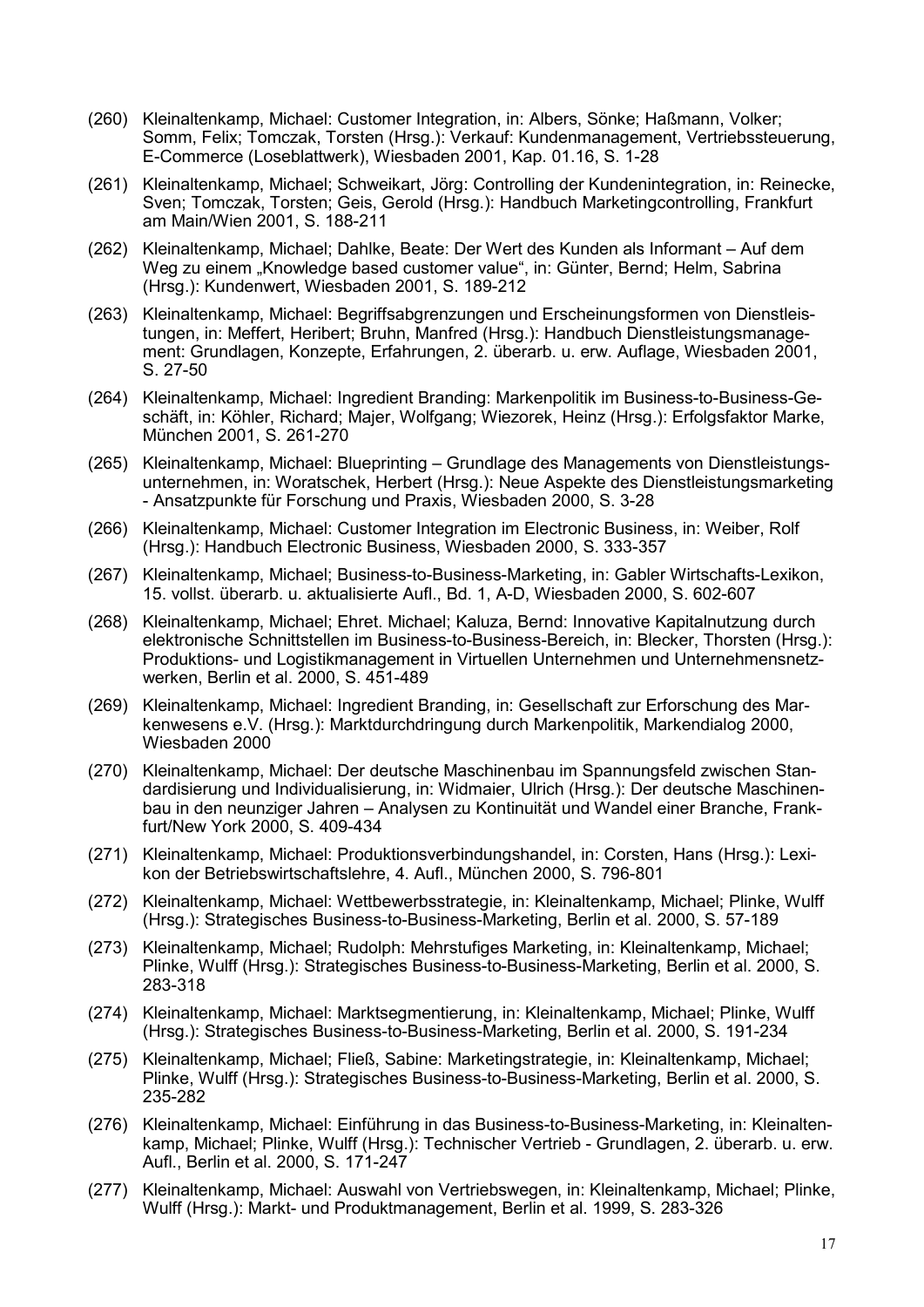- (278) Kleinaltenkamp, Michael; Jacob, Frank: Grundlagen der Gestaltung des Leistungsprogramms, in: Kleinaltenkamp, Michael; Plinke, Wulff (Hrsg.): Markt- und Produktmanagement, Berlin et al. 1999, S. 3-73
- (279) Kleinaltenkamp, Michael; Jacob, Frank; Kergaßner; Rudolf: Attila-Seiffert-Pharma GmbH, veröffentlicht in: Woodside, Arch G. (Ed.): Advances in Business Marketing and Purchasing, Vol. 8 (1999), Stamfort (Connecticut) 1999, S.103-111
- (280) Kleinaltenkamp, Michael; Haase, Michaela: Externe Faktoren in der Theorie der Unternehmung, in: Albach, Horst et al. (Hrsg.): Die Theorie der Unternehmung in Wissenschaft und Praxis, Berlin et al. 1999, S. 167-194
- (281) Kleinaltenkamp, Michael; Schmäh, Marco: Business-to-Business-Handel, in: Beisheim, Otto (Hrsg.): Distribution im Aufbruch, Bestandsaufnahme und Perspektiven, München 1999, S. 891-905
- (282) Kleinaltenkamp, Michael: Kundenbindung durch Kundenintegration, in: Bruhn, Manfred; Homburg, Christian (Hrsg.): Handbuch Kundenbindungsmanagement: Grundlagen, Konzepte, Erfahrungen, Wiesbaden 1998, S. 255-272
- (283) Kleinaltenkamp, Michael: Begriffsabgrenzungen und Erscheinungsformen von Dienstleistungen, in: Meffert, Heribert; Bruhn, Manfred (Hrsg.): Handbuch Dienstleistungsmanagement: Grundlagen, Konzepte, Erfahrungen, Wiesbaden 1998, S. 29-52
- (284) Kleinaltenkamp, Michael; Ehret, Michael (Hrsg.): Prozeßorientierung im Technischen Vertrieb, in: Kleinaltenkamp, Michael; Ehret, Michael (Hrsg.): Prozeßmanagement im Technischen Vertrieb, Berlin et al. 1998, S. 3-33
- (285) Kleinaltenkamp, Michael; Jacob, Frank: Marktdynamik und Marketingforschung im Business-to-Business-Bereich, in: Erichson, Bernd; Hildebrandt, Lutz (Hrsg.): Probleme und Trends in der Marketingforschung, Stuttgart 1998, S. 235-259
- (286) Kleinaltenkamp, Michael; Schweikart, Jörg: Controlling der Kundenintegration, in: Tomczak, Torsten; Reinecke, Sven; Dittrich, Sabine (Hrsg.): Marketingcontrolling, St. Gallen 1998, S. 110-124
- (287) Kleinaltenkamp, Michael; Ginter, Thomas: Dienstleistungsprogrammpolitische Entscheidungen, in: Meyer, Anton (Hrsg.): Handbuch Dienstleistungsmarketing, Bd. 1, Stuttgart 1997, S. 751-765
- (288) Kleinaltenkamp, Michael; Marra, Andreas: Kapazitätsplanung bei Integration externer Faktoren, in: Corsten, Hans; Stuhlmann, Stephan (Hrsg.): Kapazitätsmanagement in Dienstleistungsunternehmen - Theoretische Grundlagen und praktische Gestaltungsmöglichkeiten, Wiesbaden 1997, S. 55-80
- (289) Kleinaltenkamp, Michael: Integrativität als Kern einer umfassenden Leistungslehre, in: Backhaus, Klaus; Günter, Bernd; Kleinaltenkamp, Michael; Plinke, Wulff; Raffée; Hans (Hrsg.): Marktleistung und Wettbewerb - Strategische und operative Perspektiven der marktorientierten Leistungsgestaltung, Werner H. Engelhardt zum 65. Geburtstag, Wiesbaden 1997, S. 83-114
- (290) Kleinaltenkamp, Michael; Michael Ehret; Sabine Fließ: Customer Integration in Business-to-Business-Marketing, in: Mühlbacher, Hans; Flipo, Jean-Paul (Eds.): Advances in Services Marketing, Wiesbaden 1997, S. 27-48
- (291) Kleinaltenkamp, Michael; Heiko Wolters: Die Gestaltung von Systempartnerschaften zwischen Automobilherstellern und ihren Zulieferern - eine spieltheoretische Analyse, in: Schreyögg, Georg; Sydow, Jörg (Hrsg.): Management von Organisationsgrenzen, Managementforschung, Bd. 7, Berlin/New York 1997, S. 45-78
- (292) Kleinaltenkamp, Michael: Business-to-Business-Marketing, in: Gabler Wirtschafts-Lexikon, 14. Aufl., Bd. 1, A-E, Wiesbaden 1997, S. 753-762
- (293) Kleinaltenkamp, Michael; Stephen A. Rieker (Hrsg.): Kundenorientierte Organisation, in: Kleinaltenkamp, Michael; Plinke, Wulff (Hrsg.): Geschäftsbeziehungsmanagement, Berlin et al. 1997, S. 161-217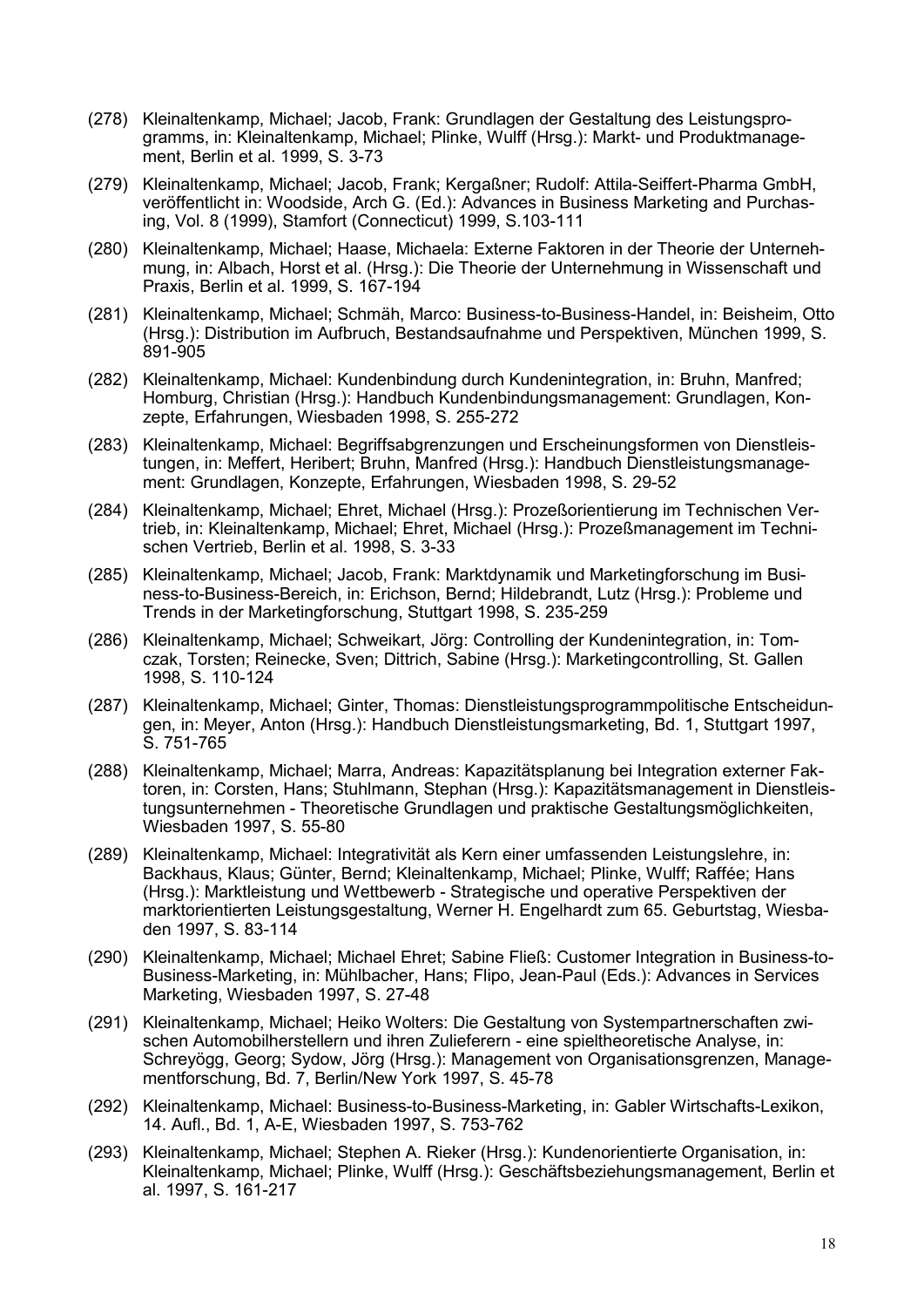- (294) Kleinaltenkamp, Michael: Kooperationen mit Kunden, in: Kleinaltenkamp, Michael; Plinke, Wulff (Hrsg.): Geschäftsbeziehungsmanagement, Berlin et al. 1997, S. 219-275
- (295) Kleinaltenkamp Michael; Beate Dahlke; Sabine Fließ (Hrsg.): Technischer Vertrieb Lebenslanges Lernen erforderlich, in: SALES PROFI - BDVT - Jahrbuch Verkaufstraining, Wiesbaden 1996, S. 38-47
- (296) Kleinaltenkamp, Michael; Schmäh, Marco: Umpositionierung im Technischen Handel, in: Trommsdorff, Volker (Hrsg.): Handelsforschung 1996/97 - Positionierung des Handels, Wiesbaden 1996, S. 209-226
- (297) Kleinaltenkamp, Michael; Burghard, Wolfgang: Standardisierung und Individualisierung Bestimmung der Schnittstelle zum Kunden, in: Kleinaltenkamp, Michael; Fließ, Sabine; Jacob, Frank (Hrsg.): Customer Integration - Von der Kundenorientierung zur Kundenintegration, Wiesbaden 1996, S. 163-176
- (298) Kleinaltenkamp, Michael; Fließ, Sabine; Jacob, Frank: Customer Integration Kundenintegration als Leitbild für das Business-to-Business-Marketing, in: Kleinaltenkamp, Michael; Fließ, Sabine; Jacob, Frank (Hrsg.): Customer Integration - Von der Kundenorientierung zur Kundenintegration, Wiesbaden 1996, S. 13-24
- (299) Kleinaltenkamp, Michael: Entwicklungsbegleitende Normung Beschleunigung der Diffusion Neuer Technologien oder schädlicher Eingriff in den Marktprozeß?, in: Sadowski, Dieter; Czap, Hans; Wächter, Hartmut (Hrsg.): Regulierung und Unternehmenspolitik, Tagungsband der 57. Wissenschaftlichen Jahrestagung des Verbandes der Hochschullehrer für Betriebswirtschaft e.V. an der Universität Trier 1995, Wiesbaden 1996, S. 91-110
- (300) Engelhardt, Werner H.; Kleinaltenkamp, Michael; Klöter, Ralf: Teilautonome flexible Fertigungsstrukturen im Spannungsfeld zwischen Technik und Markt - Implikationen für Anwender und Anbieter, in: Zimolong, Bernhard; (Hrsg.): Kooperationsnetzwerke, flexible Fertigungsstrukturen und Gruppenarbeit - Ein interdisziplinärer Ansatz, Opladen 1996, S. 330- 352
- (301) Kleinaltenkamp, Michael: Marktsegmentierung, in: Kleinaltenkamp, Michael; Plinke, Wulff (Hrsg.): Technischer Vertrieb - Grundlagen, Berlin et al. 1995, S. 663-702
- (302) Kleinaltenkamp, Michael; Jacob, Frank: Gestaltung des Leistungsprogramms, in: Kleinaltenkamp, Michael; Plinke, Wulff (Hrsg.): Technischer Vertrieb - Grundlagen, Berlin et al. 1995, S. 703-744
- (303) Kleinaltenkamp, Michael: Gestaltung der Distributionsleistung, in: Kleinaltenkamp, Michael; Plinke, Wulff (Hrsg.): Technischer Vertrieb - Grundlagen, Berlin et al. 1995, S. 745-784
- (304) Kleinaltenkamp, Michael; Fließ, Sabine: Entwicklung einer strategischen Marketingkonzeption, in: Kleinaltenkamp, Michael; Plinke, Wulff (Hrsg.): Technischer Vertrieb - Grundlagen, Berlin et al. 1995, S. 947-1021
- (305) Kleinaltenkamp, Michael: Einführung in das Business-to-Business-Marketing, in: Kleinaltenkamp, Michael; Plinke, Wulff (Hrsg.): Technischer Vertrieb - Grundlagen, Berlin et al. 1995, S. 135-192
- (306) Engelhardt, Werner H.; Kleinaltenkamp, Michael: Analyse der Erfolgspotentiale, in: Kleinaltenkamp, Michael; Plinke, Wulff (Hrsg.): Technischer Vertrieb, Berlin et al. 1995, S. 195-285
- (307) Kleinaltenkamp, Michael: Standardisierung und Individualisierung, in: Köhler, Richard; Tietz, Bruno; Zentes, Joachim (Hrsg.): Handwörterbuch des Marketing, 2. Aufl., Stuttgart 1995, Sp. 2354-2364
- (308) Kleinaltenkamp, Michael: Produktionsgütermarketing in: Köhler, Richard; Tietz, Bruno; Zentes, Joachim (Hrsg.): Handwörterbuch des Marketing, 2. Aufl., Stuttgart 1995, Sp. 2109- 2120
- (309) Kleinaltenkamp, Michael: Produktionsverbindungshandel, in: Corsten, Hans (Hrsg.): Lexikon der Betriebswirtschaftslehre, 3. Aufl., München 1995, S. 796-801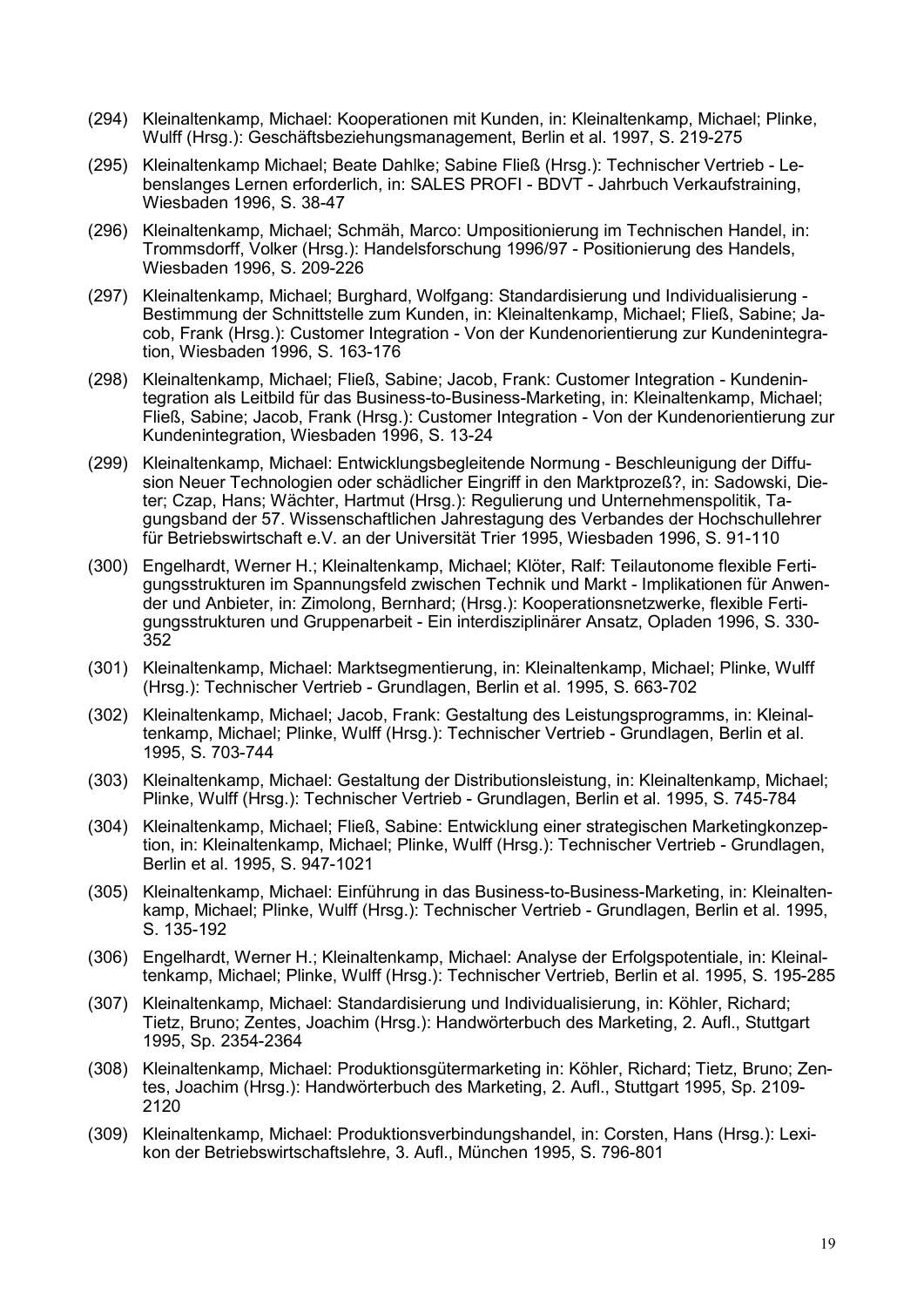- (310) Kleinaltenkamp, Michael: Kooperatives Kundenmanagement im Business-to-Business-Marketing, in: Tomczak, Torsten; Belz, Christian (Hrsg.): Kundennähe realisieren, St. Gallen 1994, S. 145-158
- (311) Kleinaltenkamp, Michael: Technische Standards als Signale im Marktprozeß, in: Zahn, Erich (Hrsg.): Technologiemanagement und Technologien für das Management, Tagungsband der 55. Wissenschaftlichen Jahrestagung des Verbandes der Hochschullehrer für Betriebswirtschaft e.V. an der Universität Stuttgart 1993, Stuttgart 1994, S. 197-217
- (312) Kleinaltenkamp, Michael: Die Dynamisierung strategischer Marketing-Konzepte Eine kritische Würdigung des "Outpacing Strategies"-Ansatzes von Gilbert und Strebel -, in: Corsten, Hans (Hrsg.): Produktion als Wettbewerbsfaktor, Wiesbaden 1994, S. 59-83
- (313) Kleinaltenkamp, Michael: Hemmnisse des Einsatzes Neuer Technologien Eine Analyse organisationalen Beschaffungs- und Implementierungsverhaltens, in: Kleinaltenkamp, Michael; Schubert, Klaus (Hrsg.): Netzwerk-Ansätze im Business-to-Business-Marketing - Beschaffung, Absatz und Implementierung Neuer Technologien, Wiesbaden 1994, S. 155-184
- (314) Engelhardt, Werner H.; Kleinaltenkamp, Michael; Reckenfelderbäumer, Martin: Leistungsbündel als Absatzobjekte - Ein Ansatz zur Überwindung der Dichotomie von Sach- und Dienstleistungen, in: Corsten, Hans (Hrsg.): Integratives Dienstleistungsmanagement, Wiesbaden 1994, S. 31-70
- (315) Kleinaltenkamp, Michael: Investitionsgüter-Marketing als Beschaffung externer Faktoren, in: Thelen, Eva M.; Mairamhof, Gaby B. (Hrsg.): Dienstleistungsmarketing - Eine Bestandsaufnahme, Frankfurt (Main) et al. 1993, S. 101-126
- (316) Kleinaltenkamp, Michael: Marktorientierung und standortbezogene Anpassungsflexibilität am Beispiel des "Problemfalls" Ruhrgebiet, in: Klemmer, Paul; Schubert, Klaus (Hrsg.): Politische Maßnahmen zur Verbesserung von Standortqualitäten, Berlin 1992, S. 113-122
- (317) Kleinaltenkamp, Michael; Staudt, Meike: Kooperation zwischen Investitionsgüter-Herstellern und führenden Anwendern ("Lead User"), in: Hilbert, Josef; Kleinaltenkamp, Michael; Nordhause-Janz, Jürgen; Widmaier, Brigitta (Hrsg.): Neue Kooperationsformen in der Wirtschaft - Können Konkurrenten Partner werden?, Opladen 1991, S. 59-70
- (318) Kleinaltenkamp, Michael; Schubert, Klaus: Entscheidungsverhalten bei der Beschaffung Neuer Technologien: Interdisziplinarität und Analyse von Netzwerken, in: Kleinaltenkamp, Michael; Schubert, Klaus (Hrsg.): Entscheidungsverhalten bei der Beschaffung Neuer Technologien, Berlin 1990, S. 1-8
- (319) Hamman, Peter; Brüne, Gerd; Kleinaltenkamp, Michael: Marktabgrenzung als Problem der forensischen Marktforschung - Dargestellt am Beispiel des Zeit-/Spiegel-Falles, in: Berufsverband Deutscher Markt- und Sozialforscher e.V. (Hrsg.): Marktforschung im magischen Viereck, 23. Kongreß der Deutschen Marktforschung vom 1. bis 8. Mai 1988, Offenbach 1988, S. 591-640

# *6. Artikel in praxisorientierten Zeitschriften:*

- (320) Kleinaltenkamp, Michael: Langfristige Bindungen, in: Unternehmermagazin, 57. Jg. (2008), Heft 7-8, S. 23-25
- (321) Wolters, Heiko; Kleinaltenkamp, Michael: Wie gut sind die Vertriebschefs?, in: Absatzwirtschaft, 48. Jg. (2005), Heft 6, S. 114-116
- (322) Kleinaltenkamp, Michael; Jacob, Frank; Schmäh, Marco: Beschaffung optimieren Wie man bei der Einführung des Materialgruppenmanagements am besten vorgeht, in: Der Zuliefermarkt, April 1999, S. 8-11
- (323) Kleinaltenkamp, Michael: Service-Blueprinting Nicht ohne einen Kunden, in: Technischer Vertrieb, April 1999, S. 33-39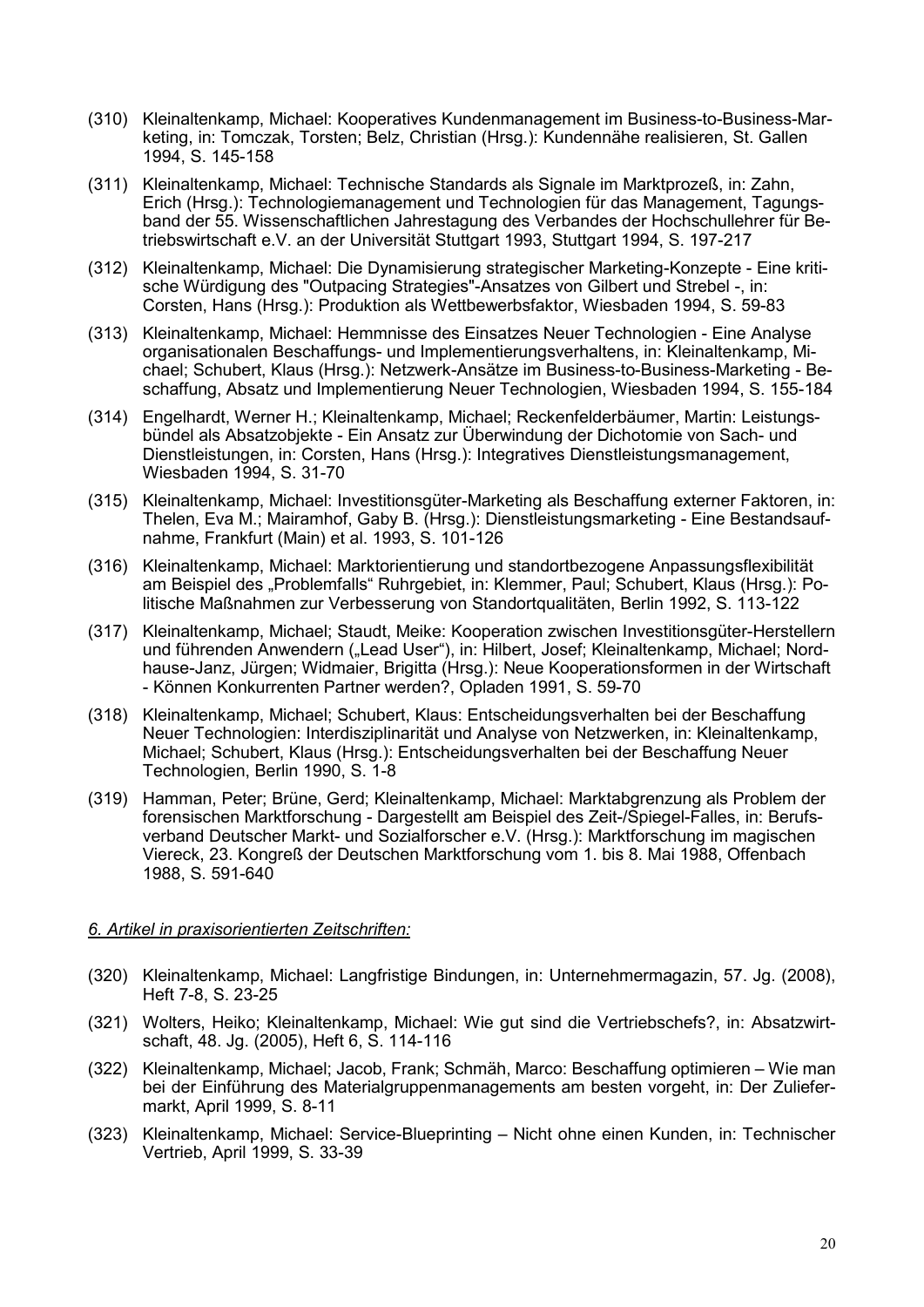- (324) Kleinaltenkamp, Michael; Dahlke, Beate: Technischer Vertrieb Steigende Herausforderungen erfordern lebenslanges Lernen, in: Technik & Gesellschaft, Forum des VDI Berlin-Brandenburg, August/September 1998
- (325) Kleinaltenkamp, Michael; Jacob, Frank; Leib, Rüdiger: Outsourcing Kaufmännischer Dienstleistungen, in: Beschaffung aktuell, 1997
- (326) Kleinaltenkamp, Michael; Plinke, Wulff; Söllner, Albrecht: D'rum prüfe, wer sich ewig bindet Asymmetrische Partner-Bindungen, in: Absatzwirtschaft, 39. Jg. (1996), Sondernummer Oktober 1996, S. 152-157
- (327) Kleinaltenkamp, Michael: Kundenintegration und Prozeßgestaltung als Herausforderungen für das Dienstleistungsmarketing, in: Absatzwirtschaft, 38. Jg. (1995), Sondernummer Oktober 1995, S. 25f.
- (328) Kleinaltenkamp, Michael: Customer Integration: Kundenorientierung und mehr, in: absatzwirtschaft, 38. Jg. (1995), Heft 8, S. 77-83
- (329) Kleinaltenkamp, Michael; Marra, Andreas: Schaffen Normen Märkte? Die Entwicklungsbegleitende Normung im Laserbereich "auf dem Prüfstand", in: VDI-Zeitung, 136. Jg. (1994), Nr. 3, S. 74-77
- (330) Kleinaltenkamp, Michael; Rohde, Harald H.: Marketing bei CIM-Anbietern Auswirkungen von Schnittstellen-Standardisierung, in: Marktforschung & Management, 36. Jg. (1992), Heft 2, S. 59-65
- (331) Kleinaltenkamp, Michael; Freriks, Rainer; Hauptmanns, Peter: Der deutsche Maschinenbau als CIM-Nachfrager, in: absatzwirtschaft, 35. Jg. (1992), Heft 6, S. 92-95
- (332) Kleinaltenkamp, Michael: Vorsprung durch Marktnähe, in: Jahrbuch Planung + Produktion 1990, Landsberg am Lech 1990, S. 38-40
- (333) Kleinaltenkamp, Michael: Marketing-Strategien für CIM, in: Produktion, Nr. 44, 2.11.1989, S. 34
- (334) Kleinaltenkamp, Michael; Seinsche, Ralph: CIM eine Herausforderung für das Marketing des Werkzeugmaschinenhandels, in: Marktforschung & Management, 33. Jg. (1989), 3. Quartal 1989, S. 89-93
- (335) Kleinaltenkamp, Michael; Rohde, Harald H.: Mit Kompetenzzentren Barrieren überwinden, in: absatzwirtschaft, 31. Jg. (1988), Heft 11/88, S. 106-115
- (336) Kleinaltenkamp, Michael: Technische Standards als Wettbewerbsinstrumente im Internationalen Marketing, in: Marktforschung, 31. Jg. (1987), Heft 4/87, S. 114-118
- (337) Kleinaltenkamp, Michael: Ansatzpunkte eines Strategischen Marketing für Direktvertriebs-Unternehmen, in: Bulletin des Direktvertriebs, Heft IV/1986, S. 1-4
- (338) Kleinaltenkamp, Michael: Sicherung des Verbraucherschutzes im Direktvertrieb Eine kritische Würdigung einiger Vorbehalte gegenüber der Vertriebsform, in: Bulletin des Direktvertriebs, Heft II/1986, S. 1-4

### *7. Fernlehrtexte:*

- (339) Kleinaltenkamp, Michael; Saab, Samy: Markt- und Projektmanagement, Studienbegleitheft der Fernfachhochschule Darmstadt, 2. Aufl., Darmstadt 2021
- (340) Petermann, Arne; Kochen, Stephan; Kleinaltenkamp, Michael; Koch, Jochen: Grundlagen der Betriebswirtschaftslehre, Lehrbrief der Deutschen Universität für Weiterbildung, Berlin 2011
- (341) Kleinaltenkamp, Michael; Chatrath, Stefan: Marketing 2, Lehrbrief der Deutschen Universität für Weiterbildung, Berlin 2011
- (342) Kleinaltenkamp, Michael; Chatrath, Stefan: Marketing 1, Lehrbrief der Deutschen Universität für Weiterbildung, Berlin 2011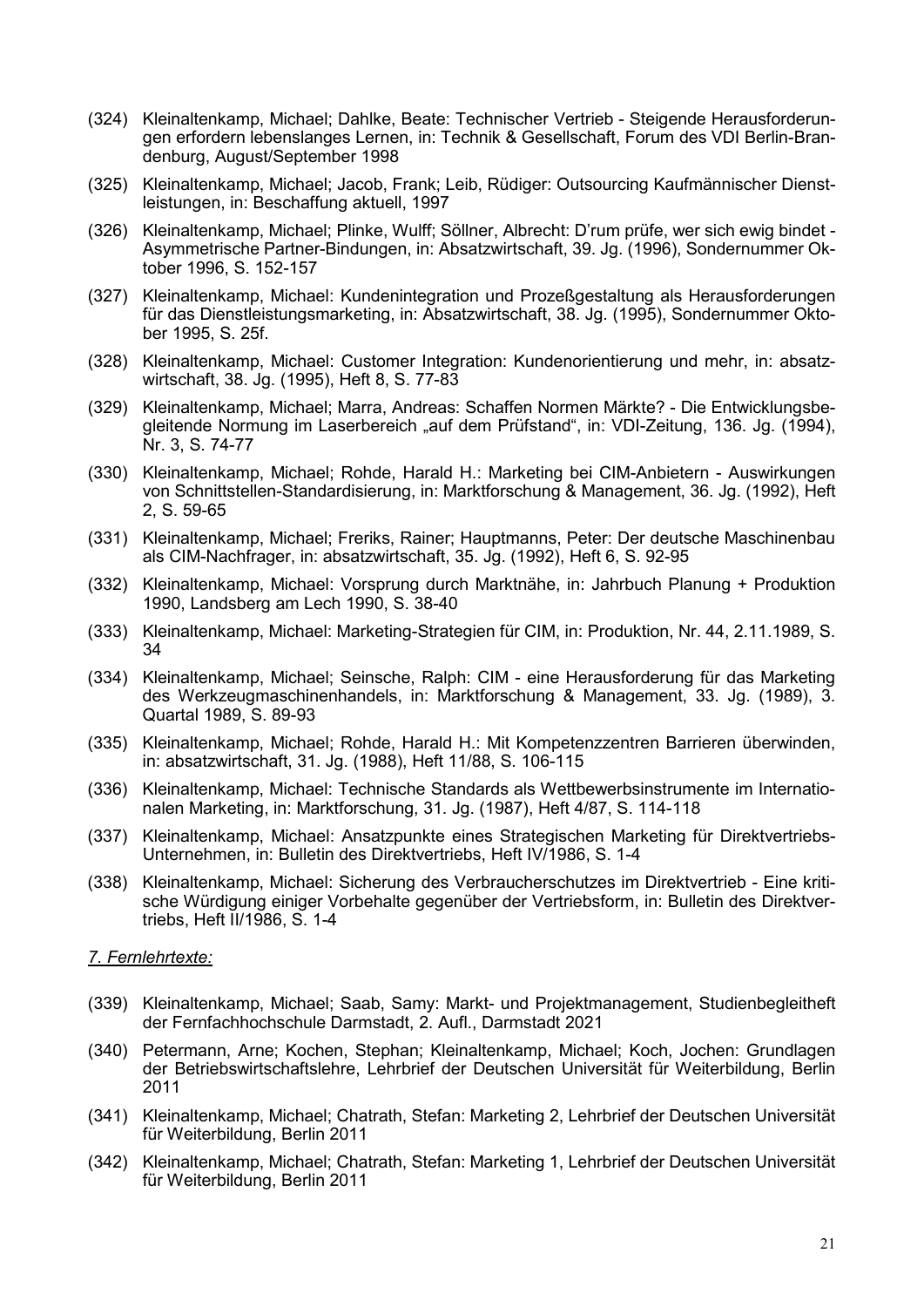## *8. Miscellanea:*

- (343) Kleinaltenkamp, Michael: Peter LaPlaca The best marketer of industrial and B2B marketing research, Industrial Marketing Mangement, Vol. 68 (2018), 125-126
- (344) Kleinaltenkamp, Michael: Balancing Scientific Truth and Problem-Solving, in: Brodie, Rod (ed.): Legends in Marketing: Christian Grönroos, Vol. 6, Marketing Theory, (Series editor: Jagdish N. Sheth), Los Angeles et al. 2014, S. 179-182
- (345) Kleinaltenkamp, Michael: Laudatio für Frau Prof. Dr. Dr. h.c. Ursula Hansen, in: Dekan des Fachbereichs Wirtschaftswissenschaft (Hrsg.): Ehrenpromotion Ursula Hansen, Freie Universität Berlin 2001, S. 3-11
- (346) Kleinaltenkamp, Michael: Engelhardt, Werner H. und die Neuere Leistungslehre, in: Institut für Untermehmungsführung und Unternehmensforschung (Hrsg.): Leistungslehre als Basis für Betriebswirtschaftslehre und Marketing-Management, Dokumentation der Festveransatltung anlässlich der Emeritierung von Prof. Dr. Dr. h.c. Werner H. Engelhardt, Ruhr-Universität Bochum, Ruhr-Universität Bochum, Bochum 1997, S. 43-51

# *9. Fallstudien:*

- (347) Kleinaltenkamp, Michael: SAPAS (Smart Automation Products and Systems GmbH), Berlin 2020
- (348) Elgeti, Laura; Prohl, Katharina; Kleinaltenkamp, Michael: EngageMe, Berlin 2020
- (349) Wernicke, Carolin; Samy Saab, Michael Kleinaltenkamp: Managing Key Account Disruption in the Logistics Industry, in: Journal of Business Market Management, Vol. 7 (2014), No. 3, pp. 406–413
- (350) Kleinaltenkamp, Michael; van Stiphout, Janine: Iriobronze (englische Übersetzung), Berlin 2012
- (351) Kleinaltenkamp, Michael; Kohl, Bernhard: Voith Paper Rhein Papier
- (352) Kleinaltenkamp, Michael; Arens, Peter: GEA Westfalia Separator AG Separatoren der "E-Generation" für die Molkereitechnik
- (353) Kleinaltenkamp, Michael: Omni Automated Systems (deutsche Übersetzung)
- (354) Kleinaltenkamp, Michael; Ginter, Thomas; Plate, Peter: Bayer AG High-Tech Polyurethan-Elastomere
- (355) Kleinaltenkamp, Michael: Cunningham Industrial Services Group (deutsche Übersetzung)
- (356) Kleinaltenkamp, Michael: COMET (Compania Matalurgica S.A.)

# *10. Herausgeberschaften und Mitgliedschaften in Editorial und Review Boards:*

- Co-editor "Journal of Business and Industrial Marketing" (2018 2019)
- Editor-in-Chief "Journal of Business Market Management" (2007 2017)
- Mitherausgeber der Schriftenreihe "Business-to-Business-Marketing" der Gabler-Edition Wissenschaft, Betriebswirtschaftlicher Verlag Dr. Th. Gabler GmbH/ DeutscherUniversitätsVerlag, Wiesbaden (von 2000 – 2006 als Schriftführender Herausgeber)
- Mitherausgeber der Schriftenreihe "Focus Dienstleistungsmarketing" der Gabler-Edition Wissenschaft, Betriebswirtschaftlicher Verlag Dr. Th. Gabler GmbH/DeutscherUniversitätsVerlag, Wiesbaden (von 1995 – 2001 als Schriftführender Herausgeber)
- Mitglied des Editorial Advisory Boards der "Australasian Marketing Journals" sowie des "Journal of Business and Industrial Marketing"
- Mitglied des Herausgeberbeirats der Zeitschrift "Marketing ZFP Zeitschrift für Forschung und Praxis" (seit 2001)